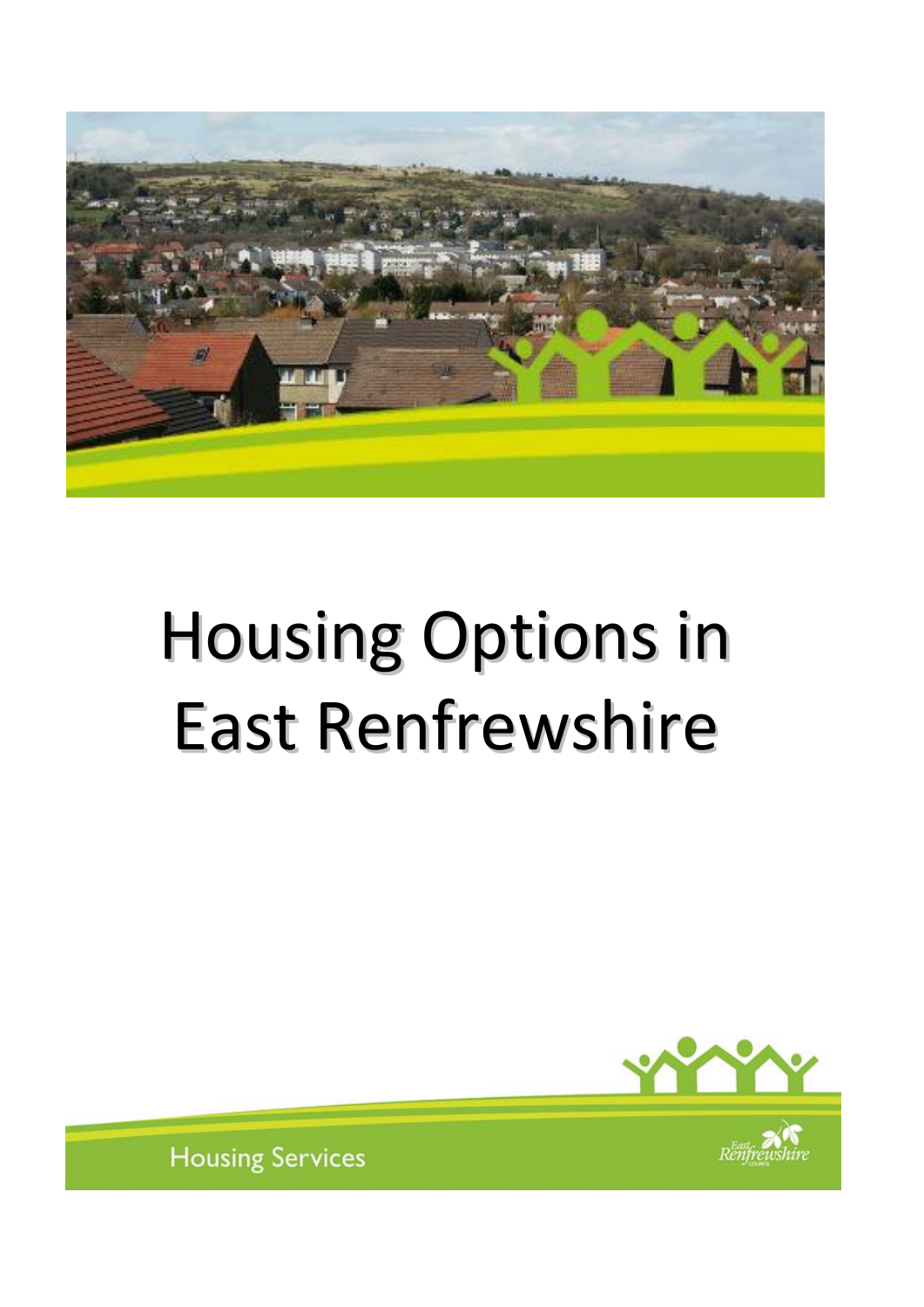## **Accessibility**

We can explain this document to you in other languages and provide it to you in other formats such as Braille and large print. For more information, please contact Customer First on 0141 577 3001 or e-mail: [customerservices@eastrenfrewshire.gov.uk.](mailto:customerservices@eastrenfrewshire.gov.uk)

آپ کے لیےاس دستاویز کی دیگرز بانوں میں دضاحت کی جاسکتی ہےاور پیردیگرمخلف صورتوں میں جیسا کہ بڑے حروف کی لکھائی اور بریل (نا بیناافراد کے لیے اُنجرےہوئے حروف کی لکھائی) میں فراہم کی جاسکتی ہے۔ مزید معلومات کے لیے برائے مہربانی ٹیلیفون نمبر 3001 577 5141 پ سٹمرفرسٹ سے رابطہ کریں یا customerservices@eastrenfrewshire.gov.ukے پیدیرای میل بھیجیں۔

এ২ পত্র অন্যান্য ভাষায় বণনা ছাড়া নানা বিকল্প আকারেও দেয়া যেতে পারে যথা – বড় ছাপান অক্ষরে এবং উঁচু গঠিত বর্ণমালায়ও (Braille) দেয়া যেতে পারে। এ বিষয়ে আরও খবরাখবরের জন্যে যোগাযোগ করুন কাউৌমার ফর্ষি টেলিফোন: ০১৪১–৫৭৭ ৩০০১ অথবা

ইমেইল: customerservices@eastrenfrewshire.gov.uk

這份文件可以使用其他的語言解釋,亦可以提供 其他形色的版本,例如大字和凸字。請聯絡客 服務 (Customer First) 索取進一步的資料。 電話:0141 577 3001或電郵 customerservices@eastrenfrewshire.gov.uk

आप क ालए इस दस्तावज़ का व्याख्या अन्य भाषाआ म का जा सकता ह आर बदलव रूपा जस बड़े अक्षरों और ब्रेल पर भी प्रदान की जा सकती है। कृप्या अतिरिक्त जानकारी के लिए कस्टमर फस्ट वालों से इस फोन नंबर पर संपर्क करें: 0141 577 3001 व इस पते पर ईमेल करें: customerservices@eastrenfrewshire.gov.uk

ਤੁਹਾਡੇ ਲਈ ਇਸ ਦਸਤਾਵੇਜ਼ ਦੀ ਵਿਆਖਿਆ ਹੋਰਨਾਂ ਭਾਸ਼ਾਵਾਂ ਵਿਚ ਵੀ ਕੀਤੀ ਜਾ ਸਕਦੀ ਹੈ ਅਤੇ ਇਸ ਨੂੰ ਬਦਲਵੇਂ ਰੂਪਾਂ ਵਿਚ ਜਿਵੇਂ ਵੱਡੇ ਅੱਖਰਾਂ ਅਤੇ ਬਰੇਲ ਤੇ ਪ੍ਰਦਾਨ ਕੀਤਾ ਜਾ ਸਕਦਾ ਹੈ। ਵਧੇਰੇ ਜਾਣਕਾਰੀ ਲਈ ਕਸਟਮਰ ਫਸਟ ਵਾਲਿਆਂ ਨਾਲ ਇਸ ਫੋਨ ਨੰਬਰ ਤੇ ਸੰਪਰਕ ਕਰਨ ਦੀ ਕਿਪਾਲਤਾ ਕਰੋ: 0141 577 3001 ਜਾਂ ਇਸ ਪਤੇ ਤੇ ਈਮੇਲ ਕਰੋ: customerservices@eastrenfrewshire.gov.uk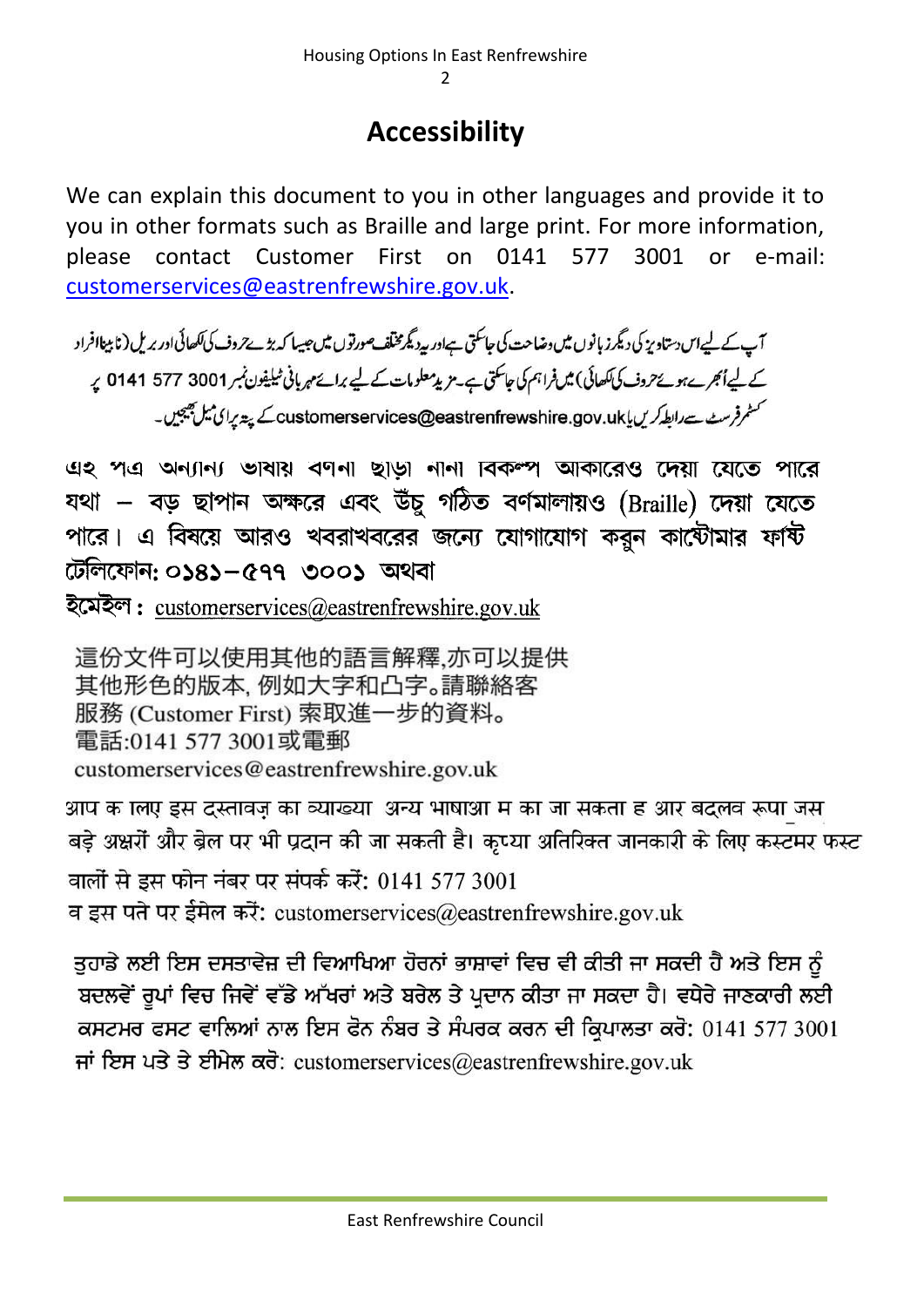## **Contents**

- **1. Who is this leaflet for?**
- **2. Finding a home in East Renfrewshire**
- **3. Housing Options Approach**
- **4. Is moving going to help?**
- **5. Difficulty coping in your home**
- **6. Neighbour problems or Anti-social Behaviour**
- **7. Renting privately**
- **8. Tied accommodation**
- **9. Low cost home ownership schemes**
- **10. Applying for Council or Housing Association properties in East Renfrewshire**
- **11. Moving home if you're already a Council or Housing Association tenant in East Renfrewshire**
- **12. Moving to a smaller (easier to manage) home**
- **13. Applying for Sheltered Housing if you're over 60**
- **14. Moving to another part of the country**
- **15. Homelessness**
- **16. Young Persons Housing Support Service**
- **17. Contact details**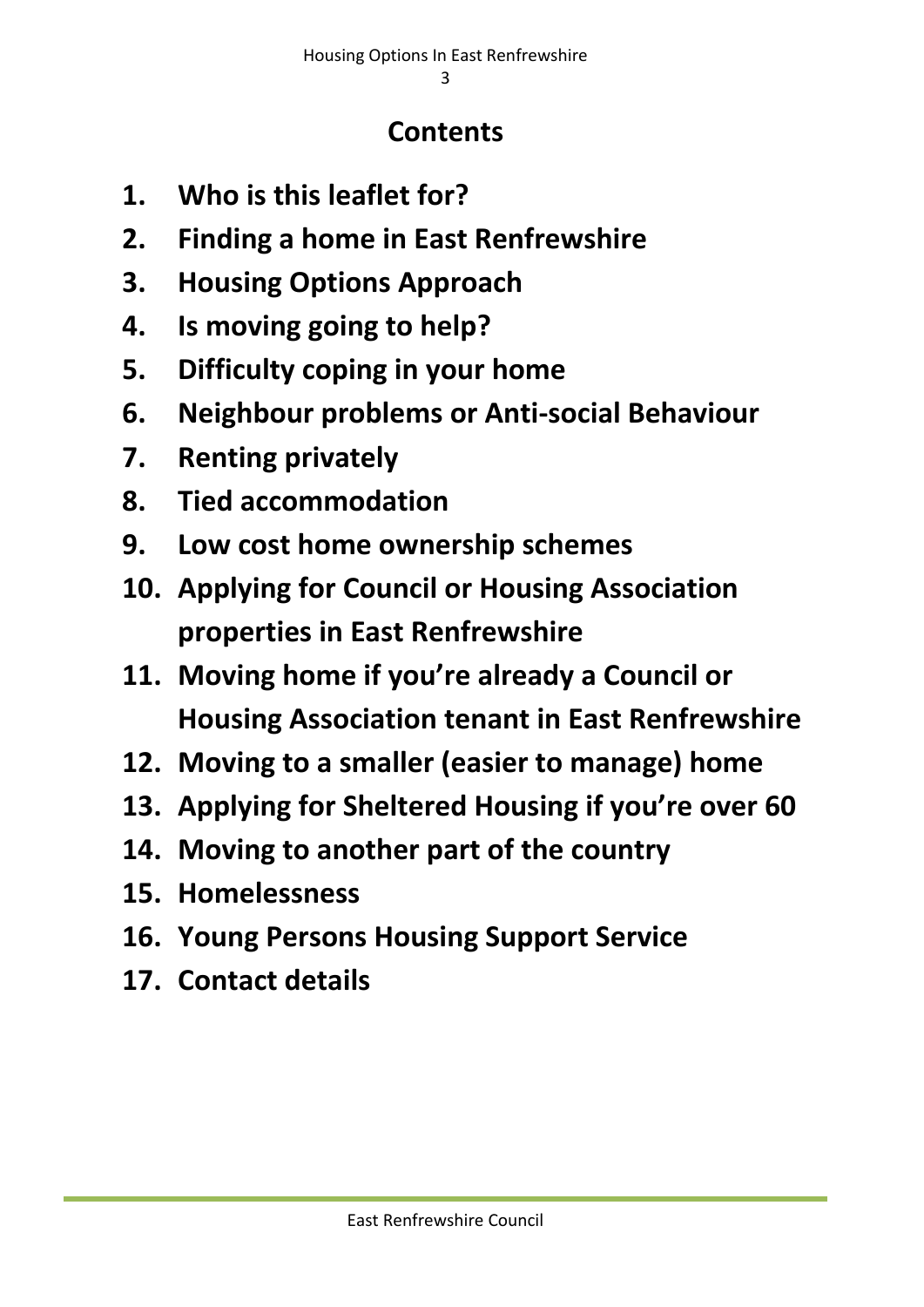## **1. Who is this leaflet for?**

This leaflet is part of a series designed to offer information and advice regarding housing options in East Renfrewshire. Other leaflets include:

- 'Private Renting in East Renfrewshire'
- 'Applying for Social Rented Housing in East Renfrewshire'
- 'Homeless or Threatened with Homelessness in East Renfrewshire'
- 'Low cost Home Ownership in East Renfrewshire'

While this leaflet offers advice and information on a range of housing options, the individual leaflets in this range provide more detail on the particular subject matter.

This leaflet is for anyone who is looking for a home – you may be having problems in your current property, you may have been asked to leave, or you may be looking for your first home.

The leaflet will:

- tell you what options are available to you in East Renfrewshire
- help you choose an option that is right for you

**This leaflet lists the options available to you – some may suit you more than others. If you require further information, or if you want to discuss anything regarding your housing options, we can help.**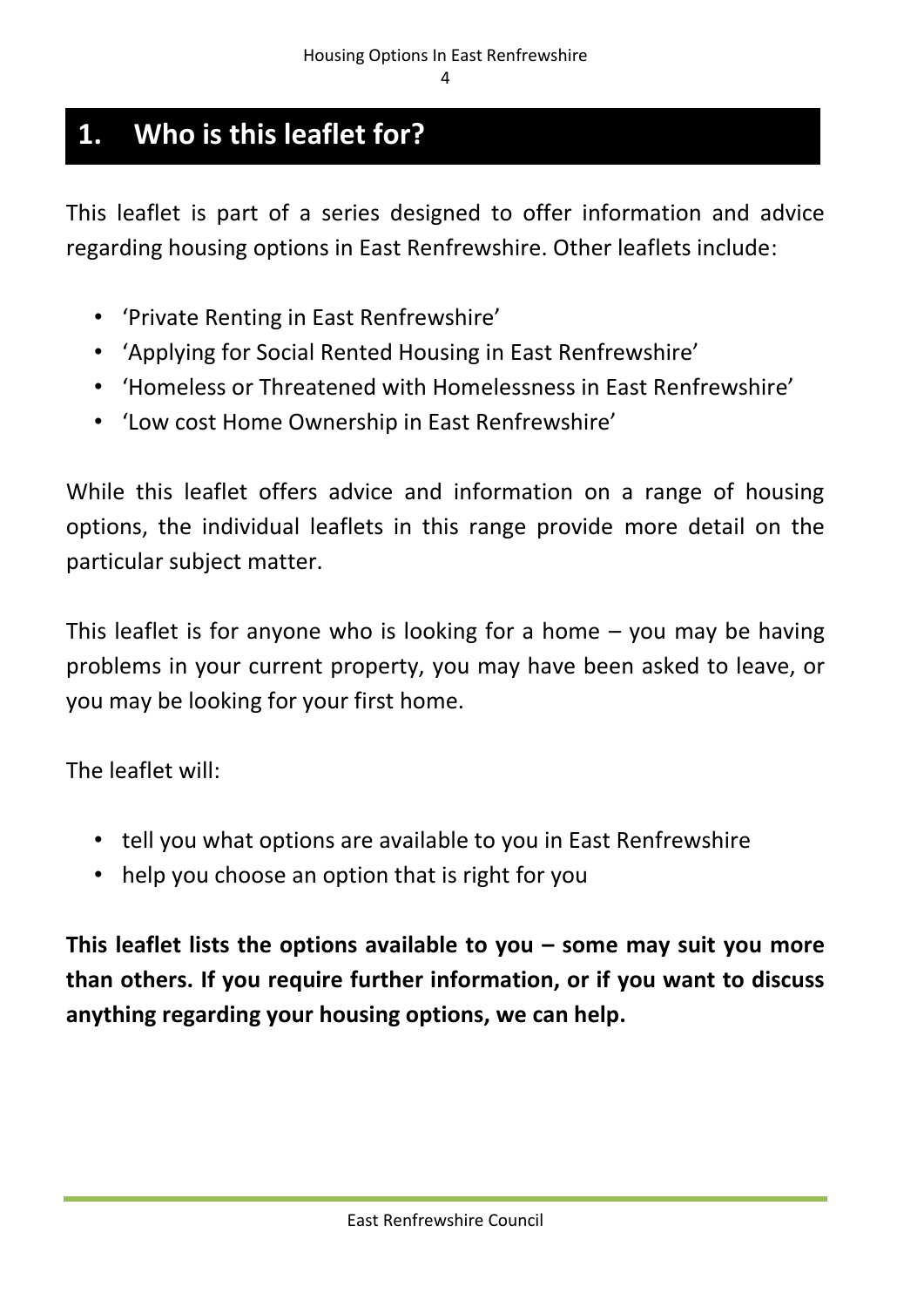## **2. Finding a home in East Renfrewshire**

East Renfrewshire is a popular place to live. Many people are competing for a limited number of homes, especially in the Eastwood part of the authority which includes Giffnock, Thornliebank, Newton Mearns, Busby/Netherlee and Eaglesham.

High demand has an impact on the costs of both renting and buying. Private rents are at a level that many people find difficult to afford and private landlords can be particular about who they rent to, often asking for a deposit, rent in advance and references.

Both the council and housing associations are facing increasing demands for help and as demand rises, waiting lists get longer. As a result, it could be a long time before you are offered a tenancy. The council works with housing associations to provide as many new homes as possible, but this is unlikely to meet the growing demand.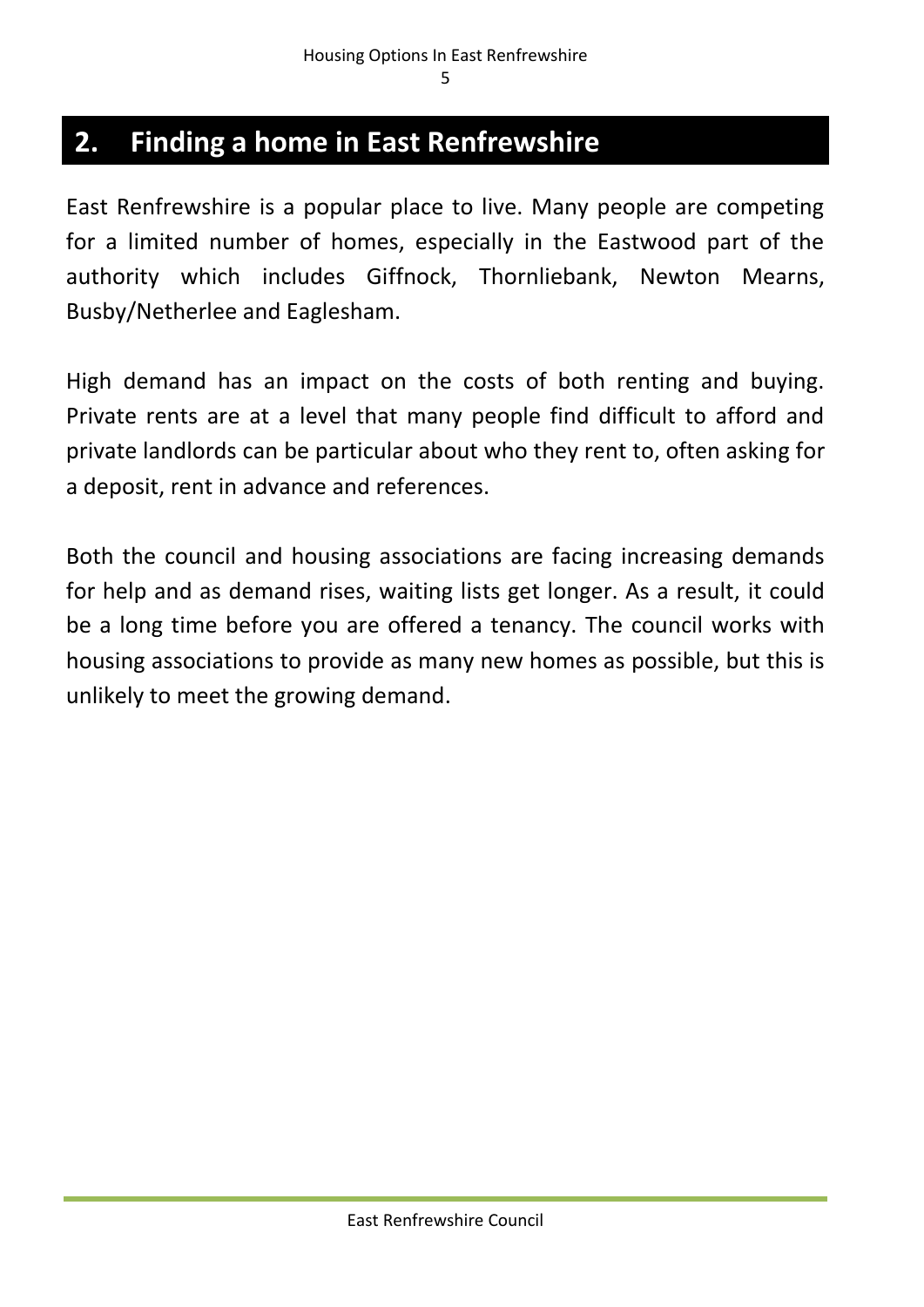## **3. Housing Options Approach**

East Renfrewshire Council has adopted a **Housing Options Approach**. This starts with offering **effective, relevant housing advice** when someone approaches us with a housing problem. This means us looking in detail at your housing options and choices. Our aim is to offer advice and assistance **at an early stage** and to explore **all possible tenure options** with you, including council housing, housing association housing and the private rented sector.

This booklet lists the current options available to you and, where appropriate, gives you contacts for people or agencies that may be able to help you.

You may be able to decide which option is best for you, or you may wish to get advice from someone else. You may already know someone you could talk to, or you may want to discuss your situation in detail with a professional advisor.

The advice we offer can also cover personal circumstances which may not necessarily be housing related, such as **debt advice, mediation and money advice**. We aim to work together with other services such as employability, health, money advice and family mediation services from an early stage to assist you with issues which might result in a housing crisis.

The Council will give you any help it can to sort out your housing needs. If you contact our **Housing Advice Team** on **0141 577 3001,** we will do all we can to help you find the housing option that is right for you.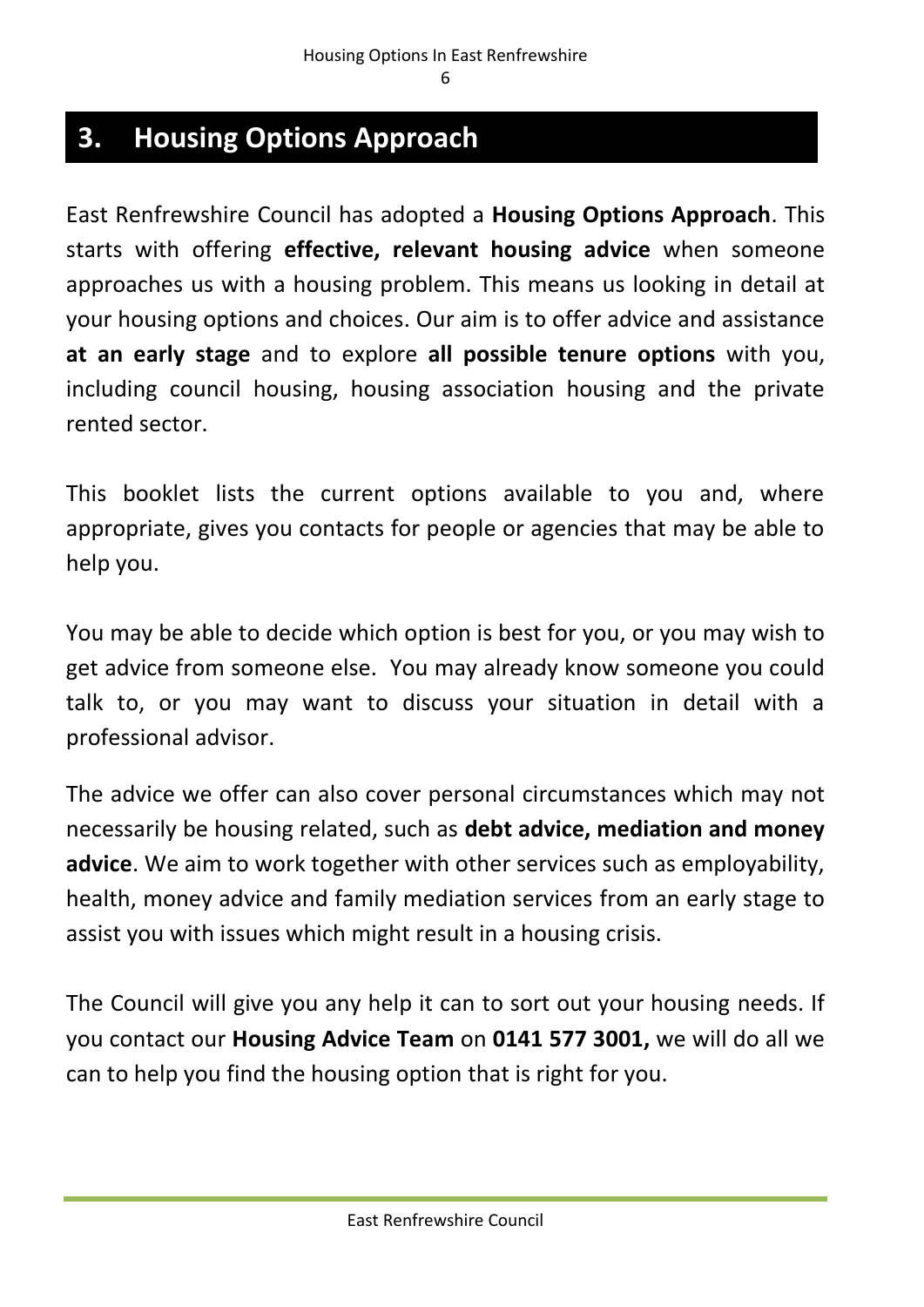## **4. Is moving going to help?**

Before you think about moving, you should consider if a move will actually benefit your circumstances. If your reason for wanting to move is related to a problem in or around your current home, it may be an issue that could be resolved with some advice or help. In some cases it is not possible to stay in your current home. For example, you should seek urgent advice if you feel unsafe in your current home.

**Whatever the problem, it is important to get good advice early before the problem has got so difficult that there is little that can be done.**

#### **Difficulty paying your rent or mortgage**

What we can do will depend on the reasons for your financial difficulty. You may have lost your job, or suffered another loss of income. You may be having problems with your benefits. We will discuss this with you, offer advice, and where appropriate refer you to specialist debt advisors. The aim is to maximise your income and address your debts to reduce the prospects of you losing your home.

We have our own **Money Advice & Rights Team** which can offer assistance: When you make contact, we will discuss your needs and arrange to meet you within 20 working days. We will discuss your debts and work out your income and expenditure commitments. All information provided is confidential and will not be passed to a third party unless you give us permission to do so. We will provide you with various options to tackle your debts including repayment plans, bankruptcy, trust deeds and income maximisation. Once you decide on which option, we will contact all your creditors on your behalf. This means that creditors should now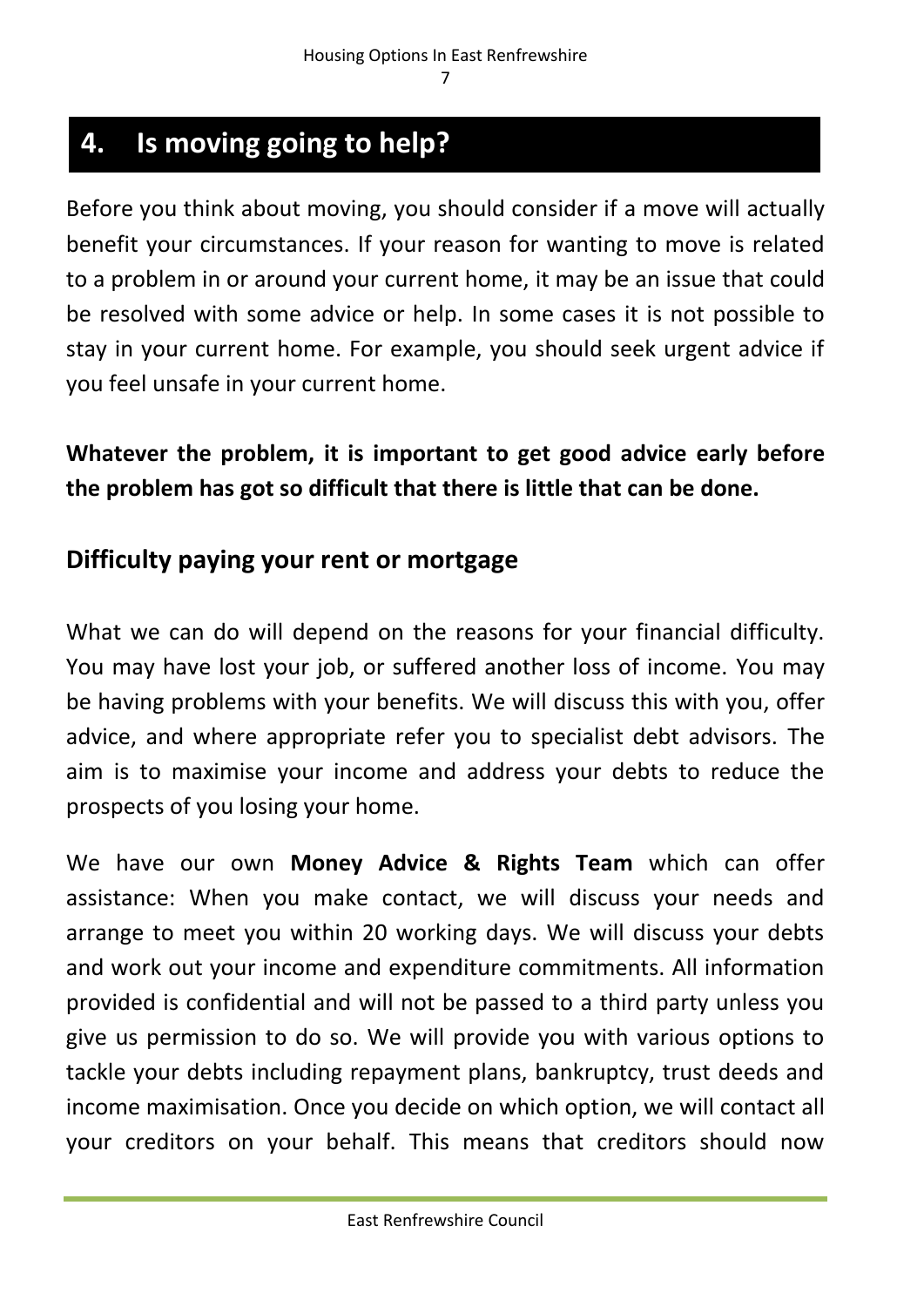contact the money advice staff regarding your debts and you should receive fewer reminders.

You can contact the council's **Money Advice & Rights Team (MART)** in the following ways: You can use the **Freephone** telephone number **0800 052 1023** Or you can **Freetext 'money'** followed by your name to **80800,** or email **mart@eastrenfrewshire.gov.uk**

In addition to the council's **Money Advice & Rights Team,** there are also independent sources of advice and information available

**East Renfrewshire Citizens Advice Bureau, 216 Main Street, Barrhead G78 1SN (0141 881 2032) or the Money Advice Service (0800 138 7777) both offer free, independent, specialist debt advice whether or not you are on benefits.**

#### **Find out from the Council if you qualify for Housing Benefit.**

Housing Benefit helps you pay your rent if you are on a low income. You may qualify even if you are working and reasonably well paid. The amount of housing benefit due to you is worked out by looking at:

- How much money you have coming in.
- Your personal circumstances and the amount of rent you have to pay.
- The amount of savings you have (more than £16,000 will normally disqualify you).

You can find out more about your benefit entitlement including a free online benefit calculator at:

**http://www.eastrenfrewshire.gov.uk/benefitsadvice**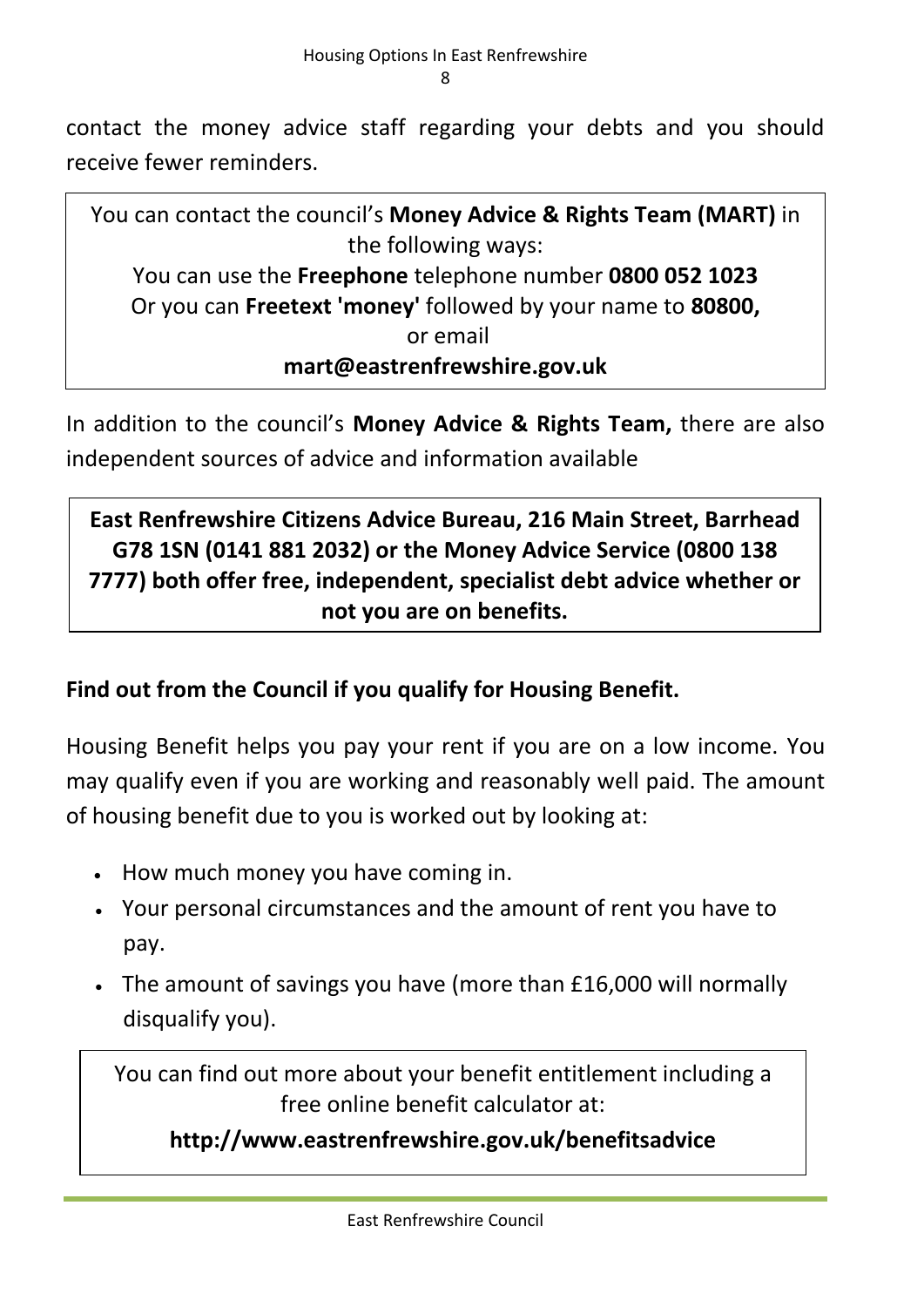- If your landlord wants you to leave because you're late paying the rent or you're having difficulty with Housing Benefit, contact the **Housing Advice Team** and we might be able to help sort out your Housing Benefit and talk to your landlord on your behalf.
- If you are receiving Income Support or Job Seekers Allowance you can claim help with your mortgage payments from the Benefits Agency
- Paying your mortgage there may be some things you can do to reduce payments or increase your income
- Think of taking in a lodger to earn some extra income or even give you company. There are generous tax allowances if you do.

## **5. Difficulty coping in your home**

If you have difficulty managing around the home, or sorting out your benefits and bills etc. there may be support available that could help you. Please check with the **Housing Advice Team** on **0141 577 3001** for more information on what support might be available.

- If you are physically disabled and are experiencing difficulty managing everyday activities within your home, you can contact the **Health and Social Care Partnership (HSCP) (0141 577 3777)** to be referred to an Occupational Therapist. The CHCP can also carry out a free assessment of your needs if you believe you need help and personal care.
- Our **Private Sector Housing Team** works with the council's Occupational Therapy Service to determine if elderly or disabled clients are eligible for Private Sector Housing Grant (PSHG) for major adaptations. Where alterations or adaptations to your home have been recommended by an Occupational Therapist, contact the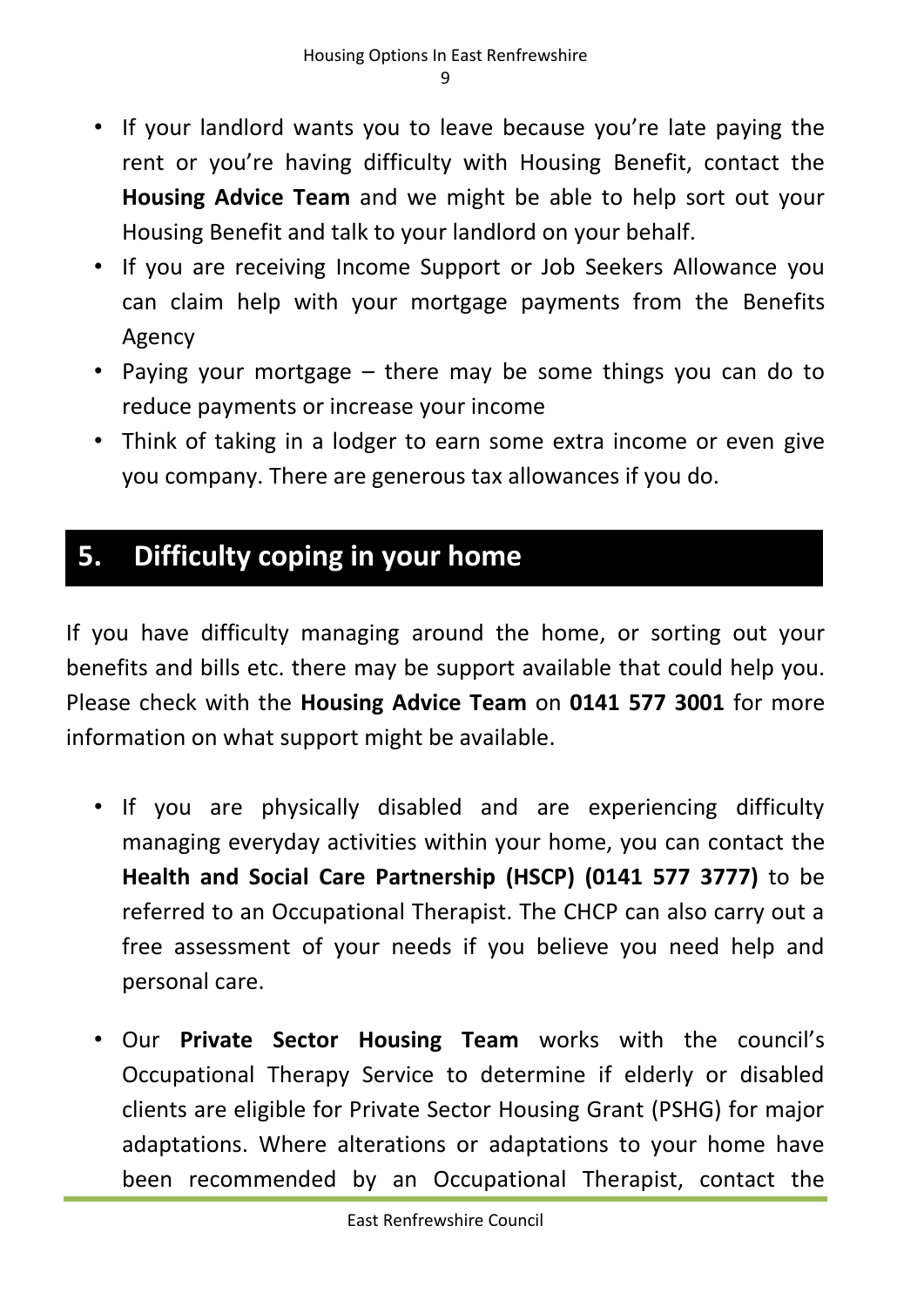**Private Sector Housing Team** on **0141 577 3573** for information on grants and other assistance available. Where applicable, common examples of grant eligible works include: Level Access Showers, Wet Floor Shower Areas, Ramps and Closomats.

Our Private Sector Housing Team also provides a range of information and advice **targeted specifically at disabled and older persons**. The range of advice and information available includes:

#### **Housing Options Advice**

• We can provide information about the range of options available to assist with moving house, including house purchase, private renting, council/housing association renting, shared ownership/equity schemes.

#### **Funding Information**

• Although we are unable to provide financial assessments or financial advice, we can assist with referrals to private sector housing grant assistance, income maximisation or money advice services.

#### **Practical Assistance**

• We can provide tailor-made assistance in finding alternative housing; including property searches, assistance with completing housing application forms, and discussions with housing developers.

#### **Referral Service**

We can make referrals to other services such as Care and Repair Renfrewshire for technical advice/assistance relating to an adaptation, or assess feasibility in accessing their small repairs/handyperson services.

## **Private Sector Housing Team 0141 577 3589**

#### **privatesectorhousing@eastrenfrewshire.gov.uk**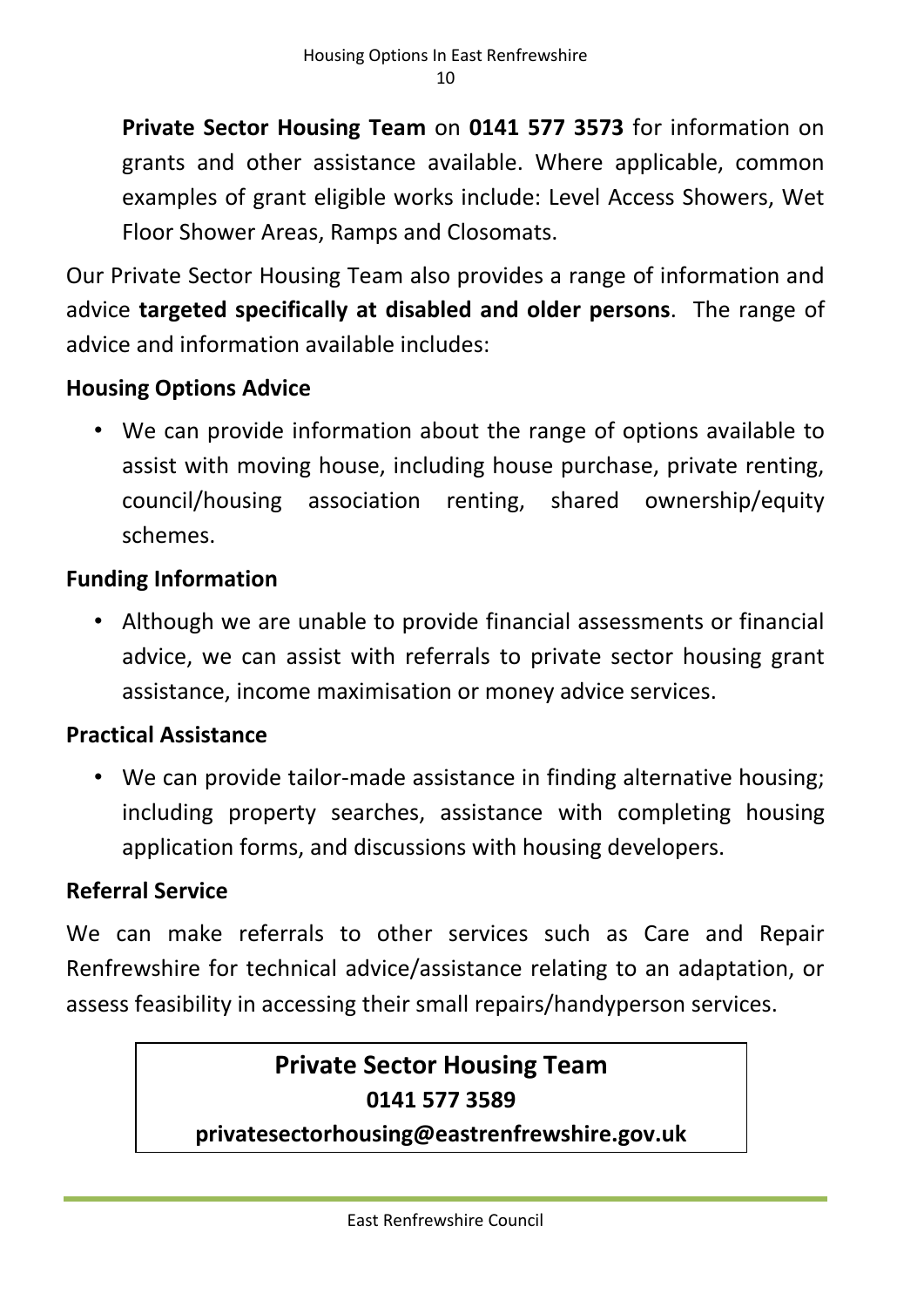If you are having difficulty affording repairs or are thinking of doing home improvements, get advice from the **Citizens Advice Bureau (0141 881 2032),** the **Money Advice Service (0800 138 7777),** or our own **Money Advice & Rights Team (0800 052 1023)** before taking out another loan which you may not be able to afford.

You may also be able to access help from **Care and Repair Renfrewshire** who offer small repairs and handyperson services to assist older and disabled people with minor repairs and other jobs around the home. They can be contacted on **0141 812 4111.** Our Private Sector Housing Team can also contact Care and Repair Renfrewshire on your behalf. You can contact the Private Sector Housing Team on 0141 577 3589.

If you feel unsafe in your home, contact your local Police Station and ask for a visit from the **Crime Prevention Officer** for advice about home security. You can contact your local Police office by dialling **101**.

If you feel you are at risk of falling in your home, or you need reassurance that you will be able to contact someone if you are in need of assistance, the Council operates an alarm system called **Telecare**. The Telecare system is a service to enable you to live safely and independently in your own home. It provides a link from your home to the Council's 24 hour response centre called **Safety Net**. The alarm enables you to summon help in any emergency at the touch of a button.

**If you would like to apply for Telecare you can ask your social worker or district nurse to refer you. They will assess your needs and make a referral to the Telecare Service. You can also apply direct by contacting the Council's Health & Social Care Partnership on 0141 577 3777**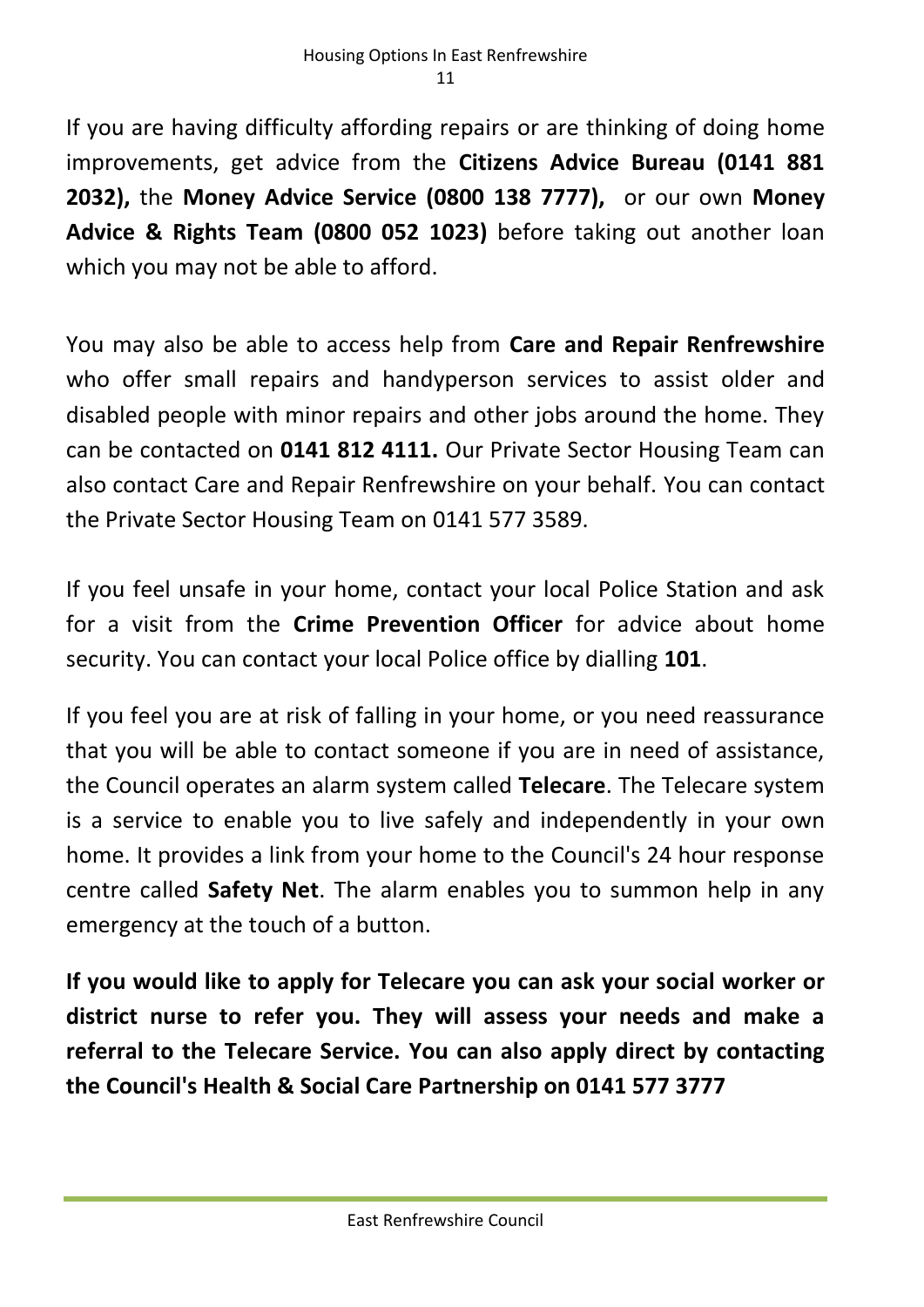## **6. Neighbour problems or Anti-social Behaviour**

If you are a council tenant and you are having problems with your neighbour or require advice in relation to your tenancy please do not hesitate to contact your **Housing Officer** for advice. **(0141 577 3001)**

To report noisy neighbours; loud music and neighbourhood disputes contact the **Ring and Report** Anti-Social Behaviour Hotline (**0800 013 0076)**

If you are a housing association tenant and you are having problems with your neighbour or require advice in relation to your tenancy please contact your landlord for advice.

#### **Tenancy Enforcement Officers**

East Renfrewshire Council have two **Tenancy Enforcement Officers** based within Housing Services at the council offices in Barrhead. These officers work with council tenants, liaise with owners and **actively promote positive tenancy behaviour**.

The Tenancy Enforcement Officers support the council's community regeneration initiatives within housing estates by ensuring tenants comply with the terms of their tenancy agreements. The Tenancy Enforcement Officers are able to **resolve many situations**, but where a resolution proves to be impossible, the Tenancy Enforcement Officers will gather the evidence required by the council to **take anti-social tenants to court**. This may potentially result in the tenancies of anti-social tenants being brought to an end.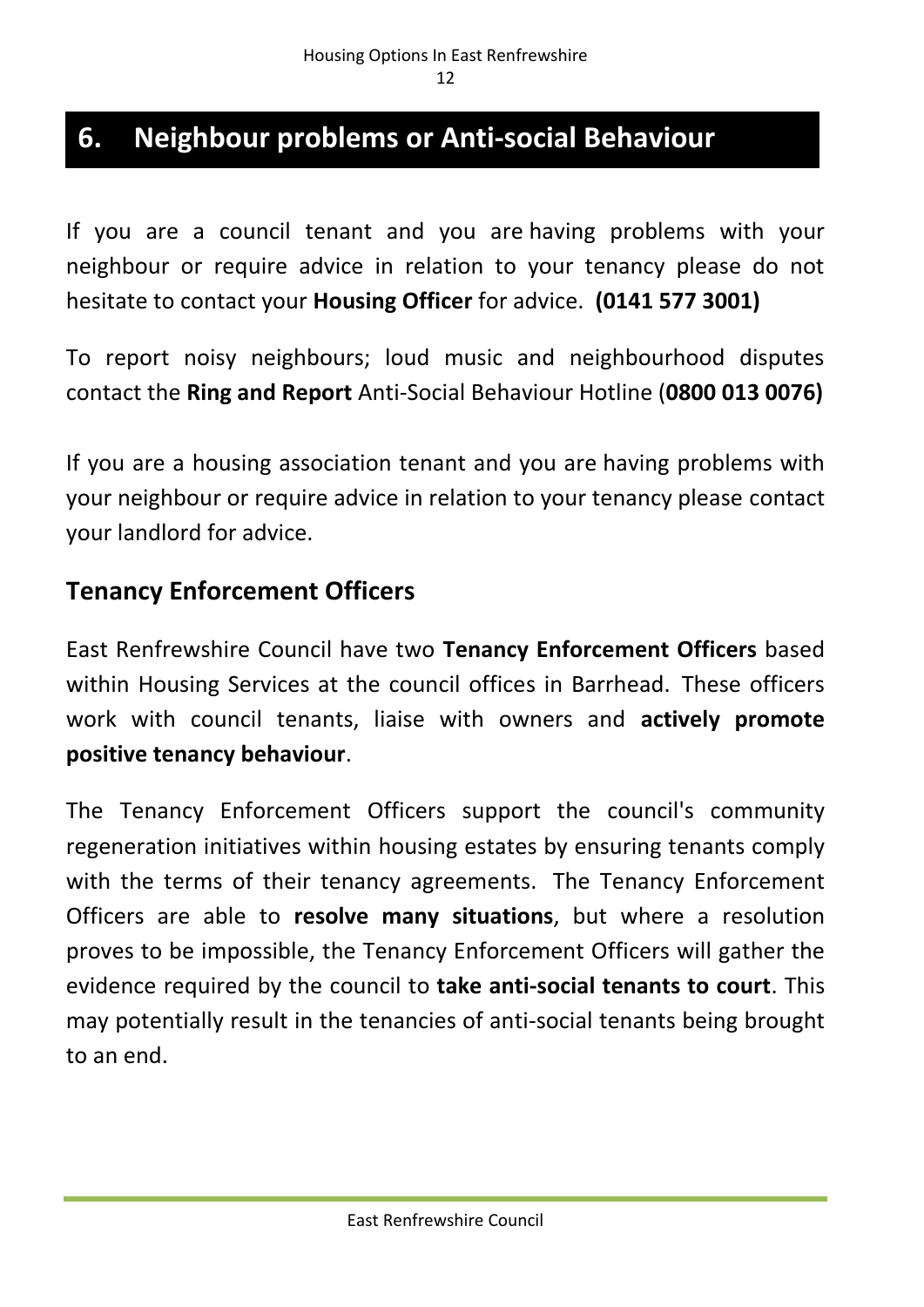## **7. Renting privately**

Renting privately can be expensive and landlords and lettings agents can decide who they wish to rent to. Properties are often available quickly, however, and are often located in areas of higher demand. If you are unsure about the process of renting privately, our **Housing Advisors** can help.

• If you are having difficulty raising a deposit, and you have been assessed as homeless or threatened with homelessness, we may be able to refer you to the **East Renfrewshire Citizens Advice Bureau (CAB)**, which operates the **Rent Deposit Guarantee Scheme** in this area.

When looking for privately rented accommodation, a useful starting point is to check with local letting or estate agents. Some of the main letting agents offering properties in East Renfrewshire include:

| <b>Barrhead Property Centre</b>              | 0141 880 7770 |
|----------------------------------------------|---------------|
| <b>Brunswick Residential Letting Limited</b> | 0141 632 4229 |
| <b>Chattelle Estates Ltd</b>                 | 0141 638 5807 |
| <b>Clyde Property Ltd</b>                    | 0141 212 7033 |
| <b>Countrywide Residential Lettings</b>      | 0141 432 1208 |
| <b>DJ Alexander Letting Ltd</b>              | 0141 333 1345 |
| <b>Fineholm Letting Services Ltd</b>         | 0141 221 7993 |
| <b>Infiniti Properties Management Ltd</b>    | 0141 553 2677 |
| <b>Northwood Residential Lettings</b>        | 0141 423 4433 |
| <b>Pennylane Homes</b>                       | 0141 887 6109 |
| <b>The Property Bureau</b>                   | 0141 943 1110 |
| <b>Your Move</b>                             | 0141 620 0000 |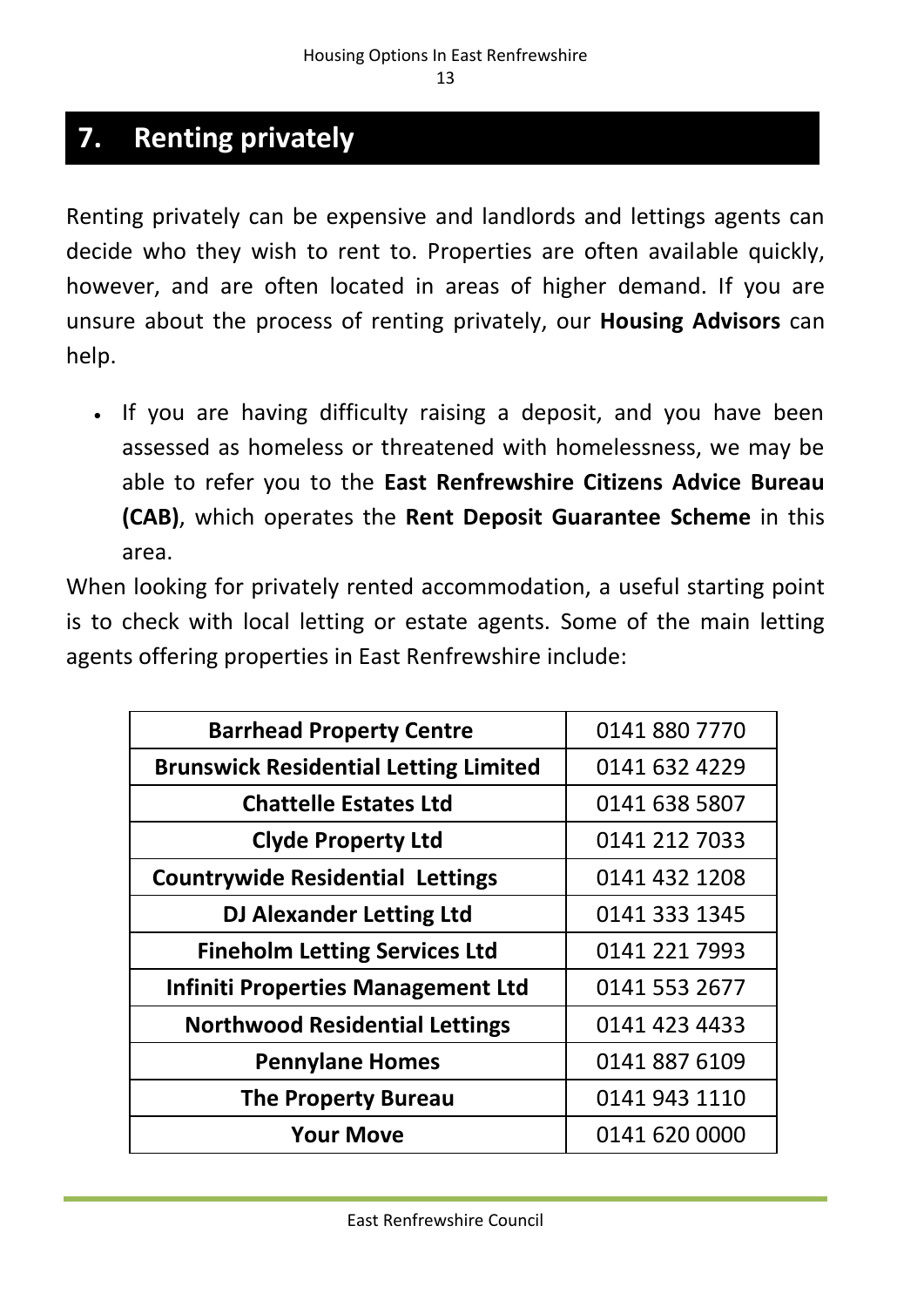There are also many websites which advertise properties to rent in East Renfrewshire. These include:

| citylets.co.uk    | lettingweb.com  |  |
|-------------------|-----------------|--|
| nestoria.co.uk    | your-move.co.uk |  |
| newsnow.co.uk     | openrent.co.uk  |  |
| primelocation.com | rightmove.co.uk |  |
| s1rental.com      | zoopla.co.uk    |  |

Landlords sometimes contact us to ask if we know of anyone wanting to rent their property. It's always worth asking the **Housing Advice Team (0141 577 3001)** if they know of anything available.

**East Renfrewshire Citizens Advice Bureau (CAB)** also operates a housing advice service, and has good links with the private landlords in the local area. Contact them at: East Renfrewshire Citizens Advice Bureau, 216 Main Street, Barrhead, G78 1SN or by telephone at **0141 881 2032.**

**It is important to note that East Renfrewshire Council does not recommend any particular landlord or letting agency. This information represents a selection of registered private landlords or letting agencies with properties in East Renfrewshire.**

**No guarantees or recommendations are given by the Council regarding the landlords, letting agencies, or any properties offered thereby and the option of renting privately is undertaken entirely at your own risk.**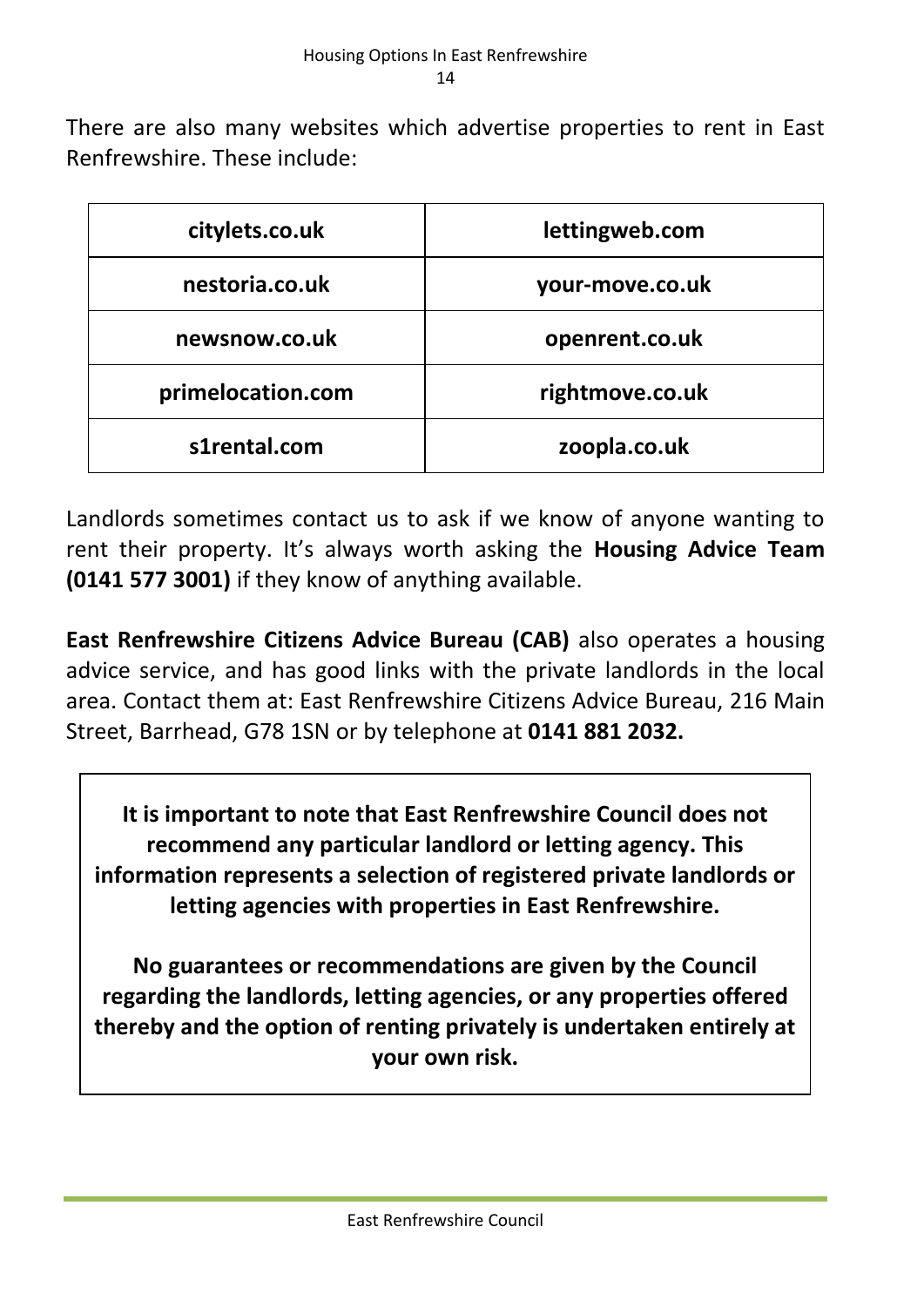#### **Things to remember when renting privately**

Prospective tenants should **always** look for the **Landlord's registration number** and **detail of Energy Performance Certificates** in any written adverts, as private landlords have a duty to provide this information. Always make sure you check this information.

#### **Tenant Information Pack for the Private Rented Sector**

The **Tenant Information Pack** provides important information to tenants who rent their homes privately. Since 1 May 2013, landlords have a legal duty to provide new tenants with this pack.

- The pack gives information to tenants in privately rented housing. It talks about your home, tenancy and landlord, and the responsibilities of you and your landlord.
- The pack is not part of your tenancy agreement but sets out important information that is relevant to you and your landlord. The pack contains a summary of legislation relevant to private tenants. Should you want more detailed legal information, or opinion, you should seek specialist advice.

#### **You can view or download the Tenant Information Pack online at: http://www.gov.scot/Publications/2016/02/7185**

### **Cost of privately rented accommodation**

- You may be entitled to claim Housing Benefit from the Council to help you with your rent even if you are working and on a reasonable wage – contact the council's **Housing Benefits Team (0141 577 3002)**  for more information.
- In addition to a deposit, landlords may also ask for up to two months rent in advance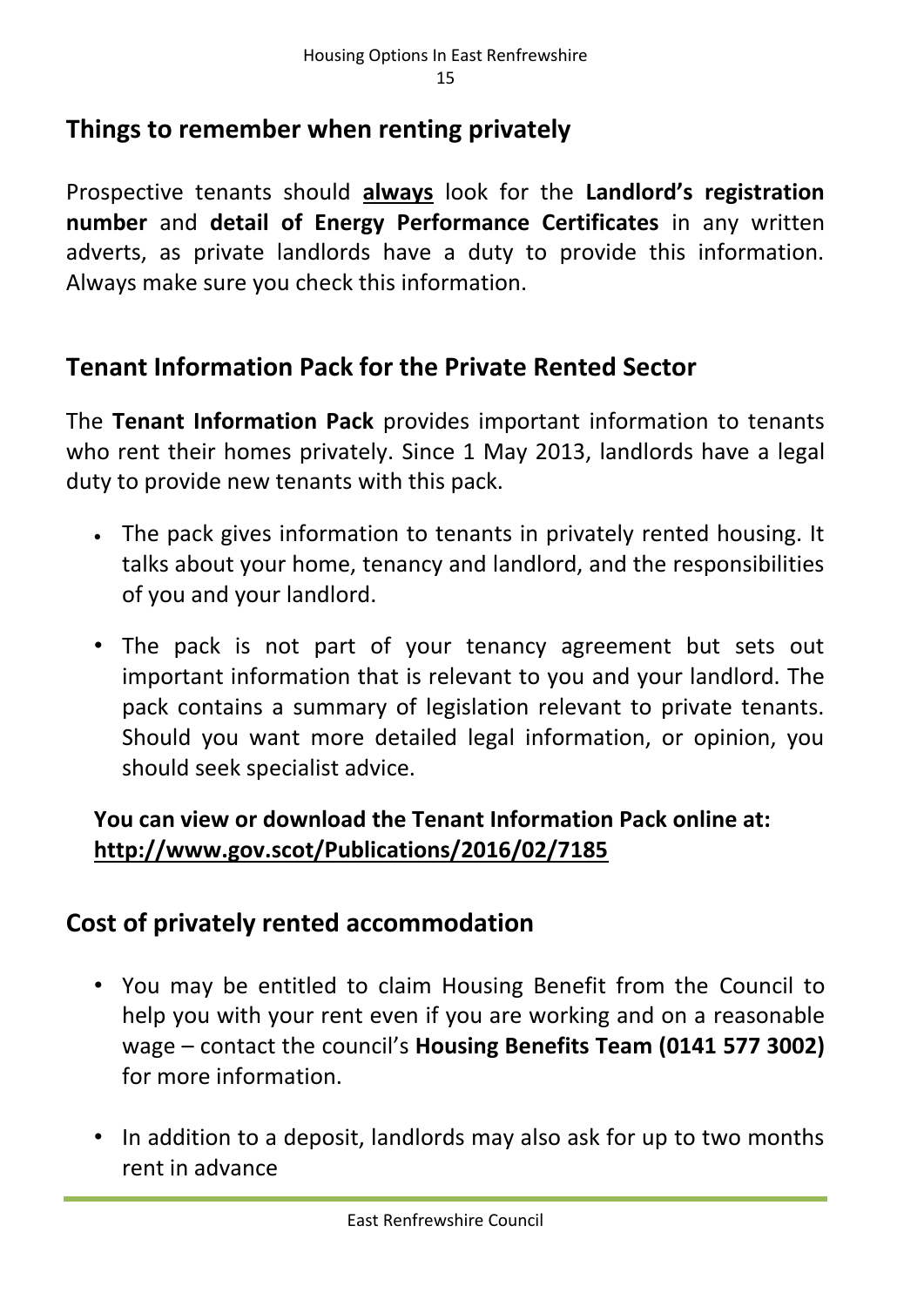- We may also be able to help you with a deposit or the first month's rent in advance, or both – contact the **Council's Housing Advice Team (0141 577 3001)**.
- It may also be worth thinking about a house share with some friends. Not all landlords are keen on this but it's worth asking if they're willing to consider it. They may be happier if one of you takes full responsibility for collecting the rent.

**Before you commit yourself to a private let, make sure you can afford the rent, or have confirmed what benefit you will receive. You will be committing yourself to renting from a private landlord for a specified period, usually between 6 and 12 months. Even if you change your mind, you will still be liable for the rent.**

The **Private Sector Housing Team** (contact details on page 10) offers advice and assistance on a wide range of matters relating to private sector tenancies. This includes advice and information regarding private tenants' rights and private landlords' responsibilities if you live in privately rented accommodation.

If your landlord is failing to carry out necessary repairs to your private tenancy, the Private Sector Housing Team can advise you on the **'Repairing Standard'**, which sets out the standards your tenancy must meet

**The First-tier Tribunal for Scotland (Housing and Property Chamber) was formed to deal with determinations of rent or repair issues in private sector housing as well as assistance in exercising a landlord's right of entry.** The Housing and Property Chamber also provides relatively informal and flexible proceedings to help resolve issues that arise between homeowners and property factors. The Housing and Property Chamber replaced The Private Rented Housing Panel (PRHP) and Homeowner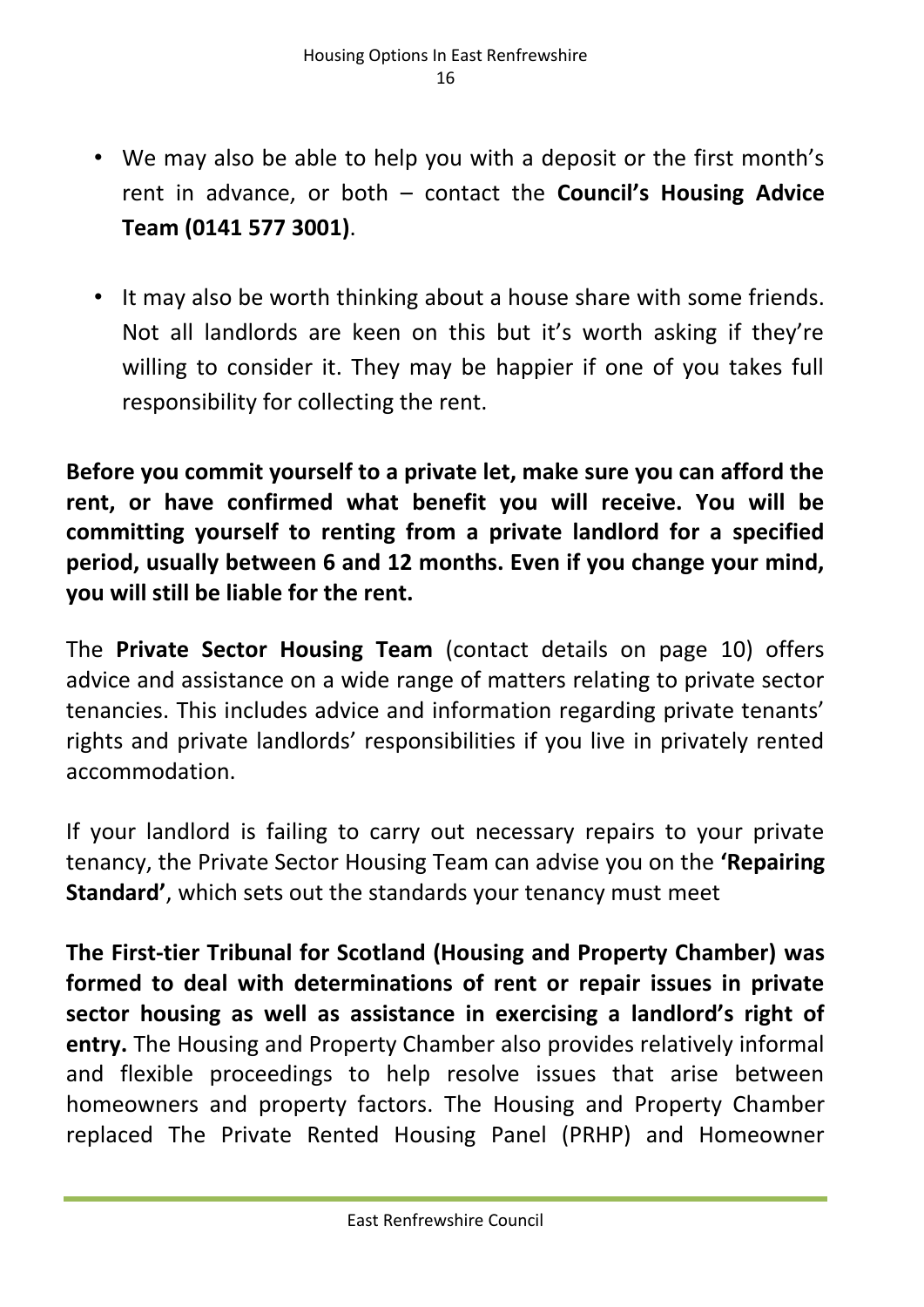Housing Panel (HOHP), and it now incorporates the functions of these former Tribunals. **You can contact the First-tier Tribunal on 0141 302 5900**

## **8. Tied Accommodation**

## **Employment that comes with its own Accommodation (tied accommodation)**

Some jobs provide accommodation as part of the job. This is called **tied accommodation**. If you decide to get a job with tied accommodation, remember that if you lose your job you may also have to leave your home.

## **9. Low Cost Home Ownership schemes**

While rising house prices can put buying a home out of reach for many people, there are sometimes schemes available that help some first-time buyers onto the housing ladder.

**Low-cost home ownership schemes** are usually based on purchase on a shared ownership basis (part rent, part buy) or a shared equity basis where equity finance helps to cover the total cost of the home in addition to a mortgage.

Existing social tenants and first time buyers are usually given priority on low-cost home ownership schemes. The Scottish Government has a Lowcost Initiative for First Time Buyers (LIFT) which brings together several ways to help households access home ownership. These include:

- **the [New Supply Shared Equity scheme](https://www.mygov.scot/new-supply-shared-equity-scheme/overview/)** to allow first time buyers to buy a new build property from a housing association
- the **[Open Market Shared Equity](https://beta.gov.scot/publications/open-market-shared-equity-scheme-omse-information-leaflet/) scheme** to allow first time buyers to buy a second-hand property on a shared equity basis

You can find out more about the different options available through the Scottish Government's LIFT (Low-cost Initiative for First-time Buyers)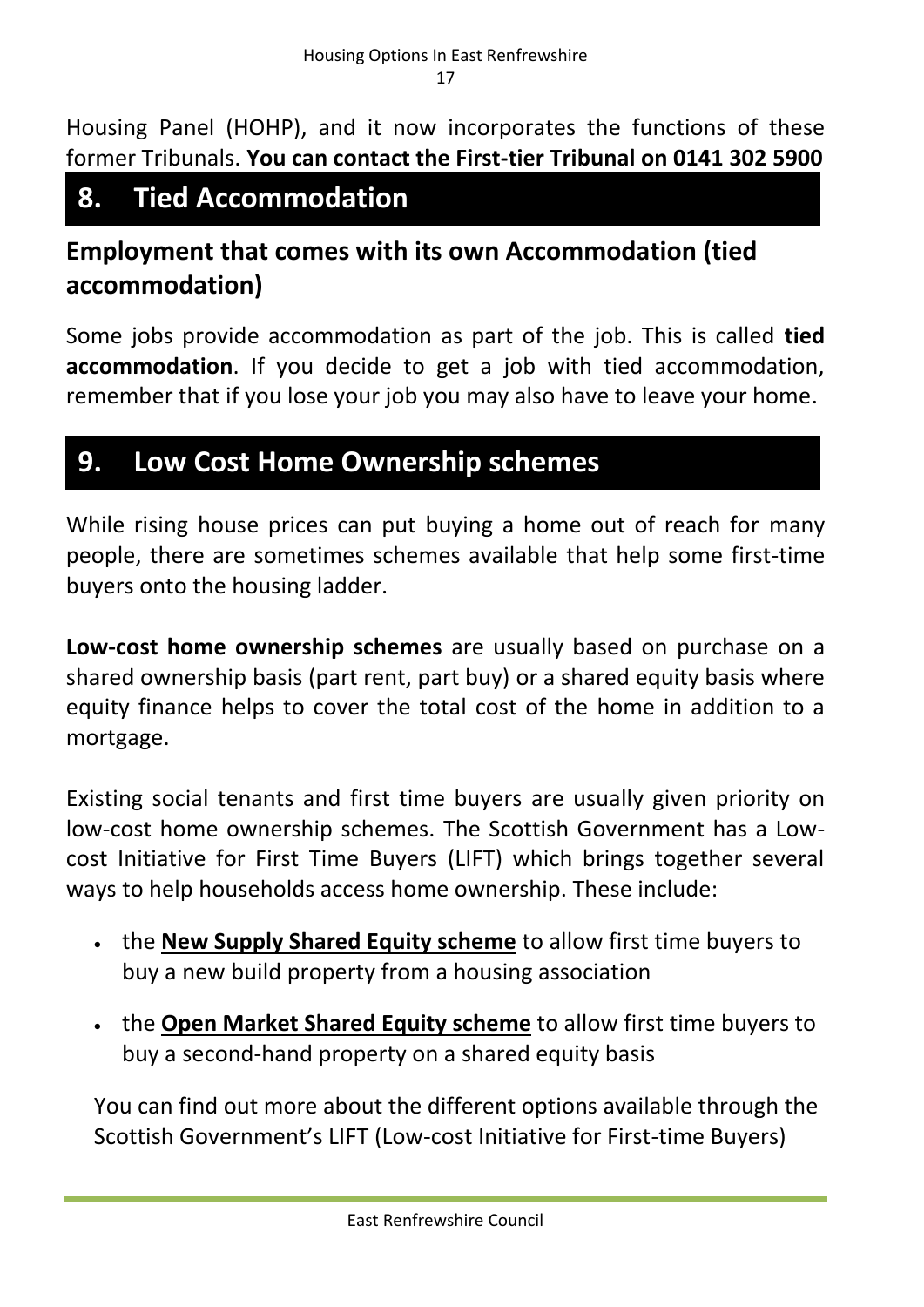#### scheme at **[https://beta.gov.scot/policies/homeowners/low-cost](https://beta.gov.scot/policies/homeowners/low-cost-initiative-for-first-time-buyers/)[initiative-for-first-time-buyers/](https://beta.gov.scot/policies/homeowners/low-cost-initiative-for-first-time-buyers/)**

The Scottish Government also operates the

**Help to Buy (Scotland) scheme**. If you want to buy a new build home but can't afford the total cost, you might be able to get help through the Help to Buy (Scotland) Affordable New Build scheme. The scheme is open to first time buyers and existing homeowners, and could help you with up to 15% of the purchase price of a new build home.

• Further details can be found in the Scottish Government's at https://beta.gov.scot/publications/help-to-buy-information-forbuyers-leaflet/

To enquire about new low cost home ownership developments in East Renfrewshire contact the **Housing Strategy Team on 0141 577 8404** or by e-mail at: [strategy.housing@eastrenfrewshire.gov.uk.](mailto:strategy.housing@eastrenfrewshire.gov.uk)

We also keep a **Register of Interest for Low Cost Home Ownership** so that we can keep people who are interested in this housing option, up to date with properties which are becoming available. If you are interested in this option, please ask the Housing Strategy Team about being added to the Register.

Some house builders also offer their own shared equity schemes in new housing developments - this will depend on the development, so you should contact house builders directly where you see a property you are interested in.

## **10. Applying for Council or Housing Association properties in East Renfrewshire**

As mentioned previously, due to increasing demand, waiting lists for both Council and Housing Association properties are getting longer. As a result, it could be a long time before you are offered a tenancy.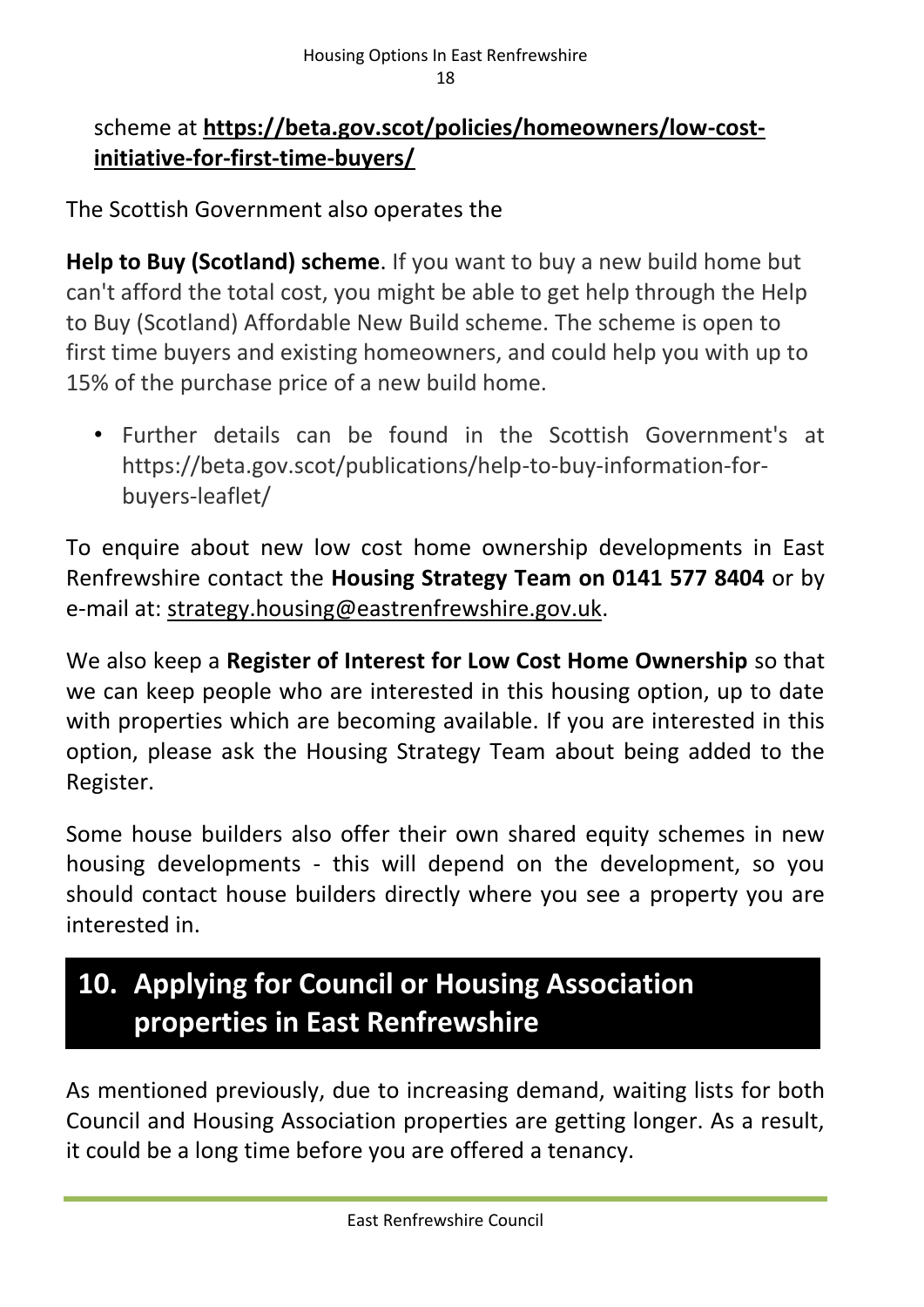**Three social housing providers in East Renfrewshire form the East Renfrewshire Housing Register (ERHR): East Renfrewshire Council, Arklet Housing Association and Barrhead Housing Association.** The three providers work together so that you only need to complete one application form, will be considered for housing by all three and can obtain housing options advice from any of them. **Each housing provider uses their own allocation policies to assess an applicant's circumstances and decide on priority for rehousing.**

Each of the partners provides a mix of sizes and types of homes in locations across East Renfrewshire. Most of these homes are to meet general housing needs but there are also homes suitable for older, disabled or other people with particular needs, for example sheltered, amenity and wheelchair accessible properties within the stock. You can download or request an application pack for housing from any of the 3 ERHR partners using the **contact details below:**







**East Renfrewshire Council**, 211 Main Street, Barrhead. G78 1SY

<http://www.renfrewshire.gov.uk/housing>

Tel: 0141 577 3001

Email: [customerfirst@eastrenfrewshire.gov.uk](mailto:customerfirst@eastrenfrewshire.gov.uk)

**Barrhead Housing Association**, 60-70 Main Street, Barrhead G78 1SB.

[http://www.barrheadha.org.uk](http://www.barrheadha.org.uk/)

Tel: 0141 881 0638

Email: [Enquiries@barrheadha.org](mailto:Enquiries@barrheadha.org)

**Arklet Housing Association Ltd**, Barrland Court, Barrland Drive, Giffnock, G46 7QD [http://www.arklet.org.uk](http://www.arklet.org.uk/)

Tel: 0141 620 1890 Email[:arklet@arklet.org.uk](mailto:arklet@arklet.org.uk)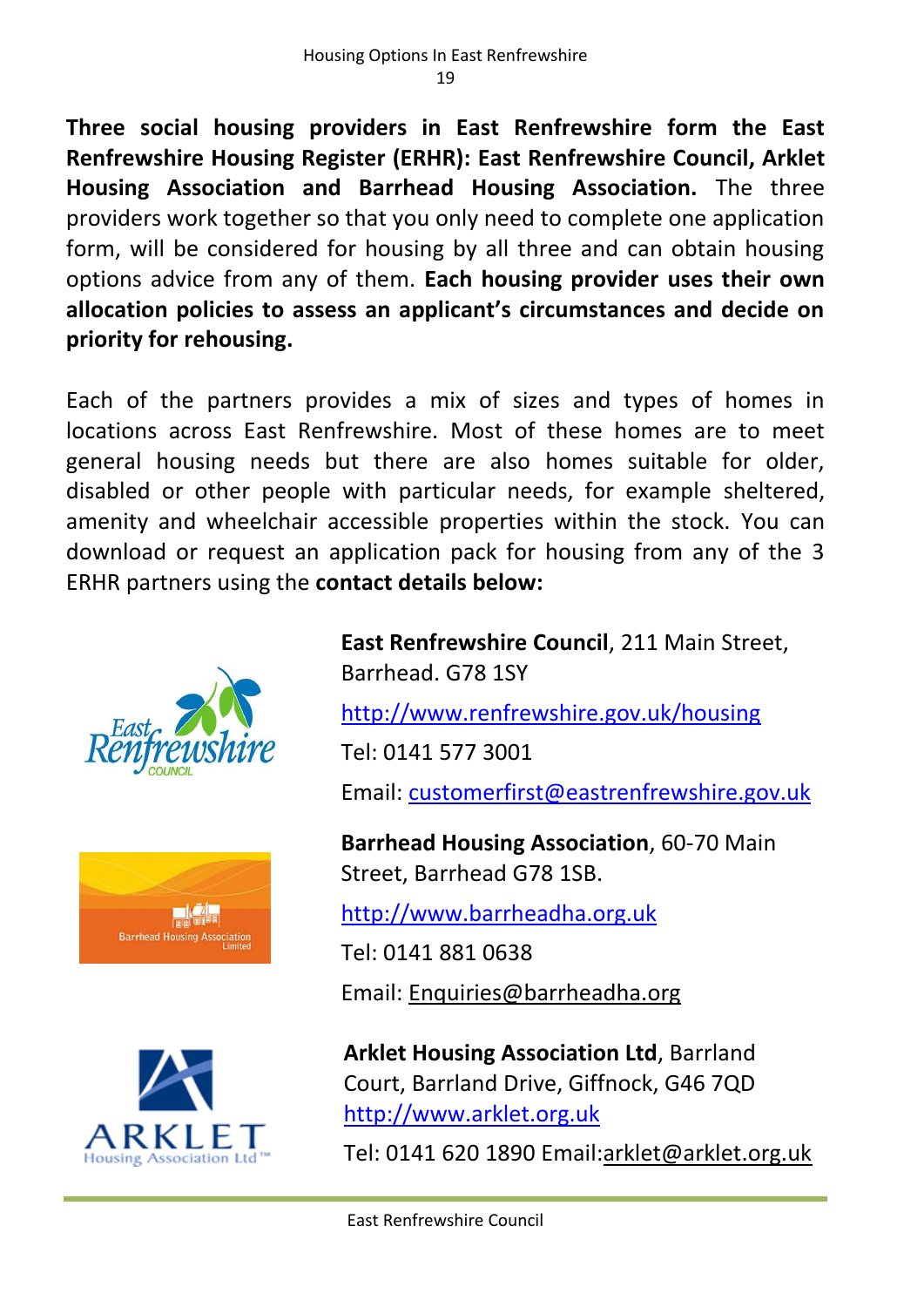**This table shows the number of properties each of the ERHR landlords has in East Renfrewshire, broken down into general needs, properties for older people and amenity and wheelchair accessible properties**

| <b>Registered Social Landlords</b><br>(ERHR) | <b>General</b><br>needs | <b>Sheltered</b> | <b>Amenity or</b><br>wheelchair<br>accessible*<br>properties |
|----------------------------------------------|-------------------------|------------------|--------------------------------------------------------------|
|                                              |                         |                  |                                                              |
| <b>Arklet Housing Association</b>            | 79                      | 54               | 60                                                           |
| <b>Barrhead Housing Association</b>          | 755                     | 28               | $75(19*)$                                                    |
| <b>East Renfrewshire Council</b>             | 3004                    | 246              |                                                              |
| <b>Total</b>                                 | 3838                    | 328              | 154                                                          |

#### **Other Housing Associations**

There are also a number of other housing associations who have homes for social rent in East Renfrewshire. These landlords have a range of sizes and types of properties, some catering for the elderly and those with disabilities.

To find out more about the homes they have in the local area, and to be considered for these you can use the contact details below.

| <b>HANOVERSCOTLAND</b> | <b>Hanover (Scotland) Housing Association</b><br>Web: www.hsha.org.uk (Tel: 0141 553 6300) |  |
|------------------------|--------------------------------------------------------------------------------------------|--|
| <b>LINKHOUSING</b>     | <b>Link Housing Association Ltd</b><br>Web: www.linkhousing.org.uk (Tel: 03451 400 100)    |  |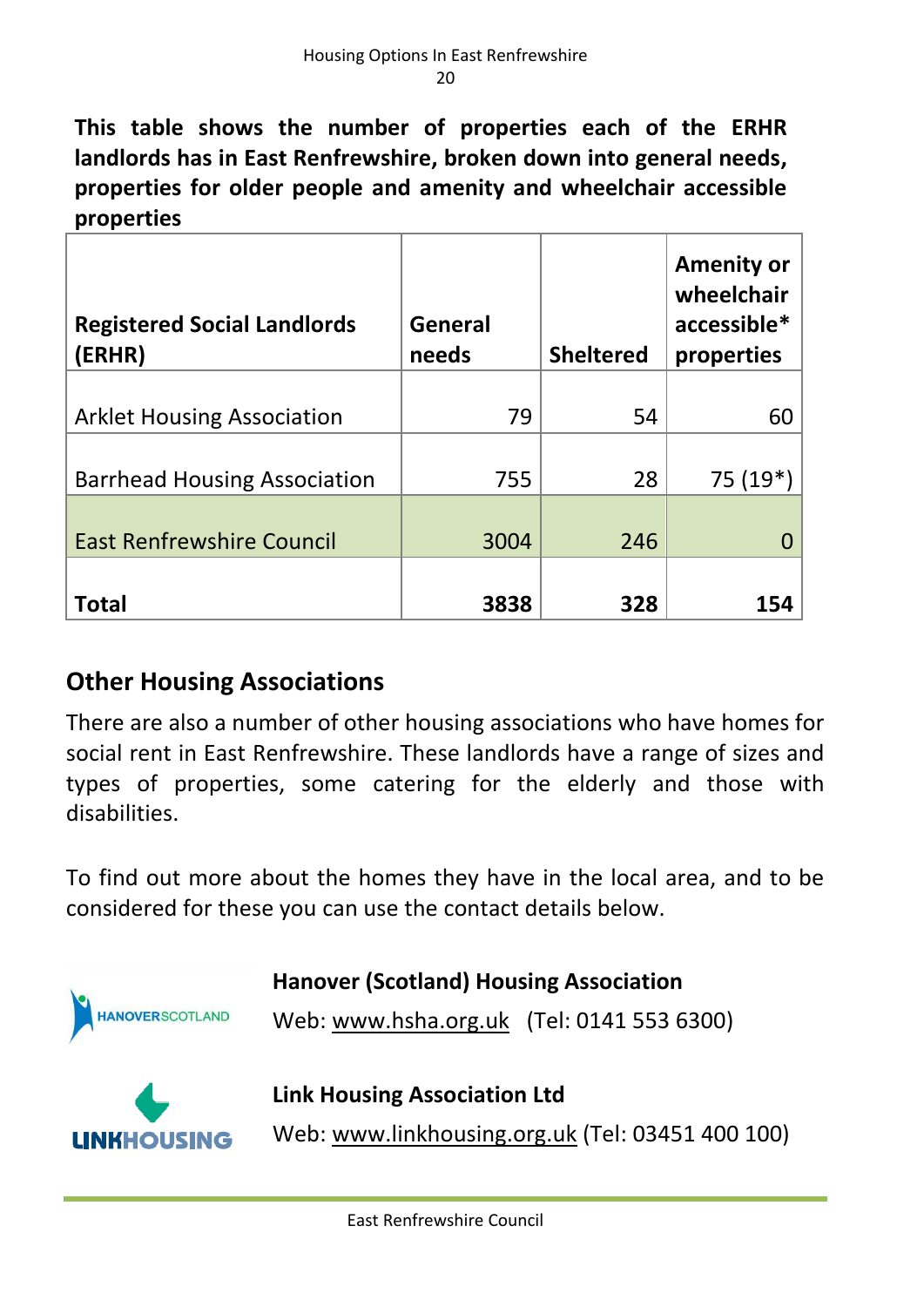Housing Options In East Renfrewshire 21



**Horizon Housing Association**

Web: [www.horizonhousing.org](http://www.horizonhousing.org/) (Tel: 0330 303 0089)



**Trust Housing Association** Web: [www.trustha.org.uk](http://www.trustha.org.uk/) (Tel: 0131 444 1200)



**Cube Housing Association** (part of the Wheatley Group)

Web: [www.cubehousing.co.uk/home](http://www.cubehousing.co.uk/home)

Tel: 0800 479 7979



### **Abbeyfield Scotland Ltd**

Web: [www.abbeyfield-scotland.com](http://www.abbeyfield-scotland.com/)

(Tel: 01727 857536)

**The table below shows the number of properties each housing association has in East Renfrewshire, broken down into general needs, sheltered/very sheltered and amenity & wheelchair accessible\* properties**

| <b>Registered Social Landlord (other</b><br>RSL'S) | General<br>needs | <b>Sheltered</b> | <b>Amenity or</b><br>wheelchair<br>accessible* |
|----------------------------------------------------|------------------|------------------|------------------------------------------------|
| <b>Hanover Housing Association</b>                 |                  | 71               |                                                |
| <b>Link Housing Association</b>                    | 66               | $\Omega$         | $4(2^*)$                                       |
| <b>Horizon Housing Association</b>                 | 13               | 0                | (4*)                                           |
| <b>Trust Housing Association</b>                   | $\overline{2}$   | 95               |                                                |
| <b>Cube Housing Association</b>                    | 14               | 25               | 0                                              |
| Abbeyfield Scotland Ltd                            | 8                | 8                | 0                                              |
| <b>Total</b>                                       | 104              | 199              | 10                                             |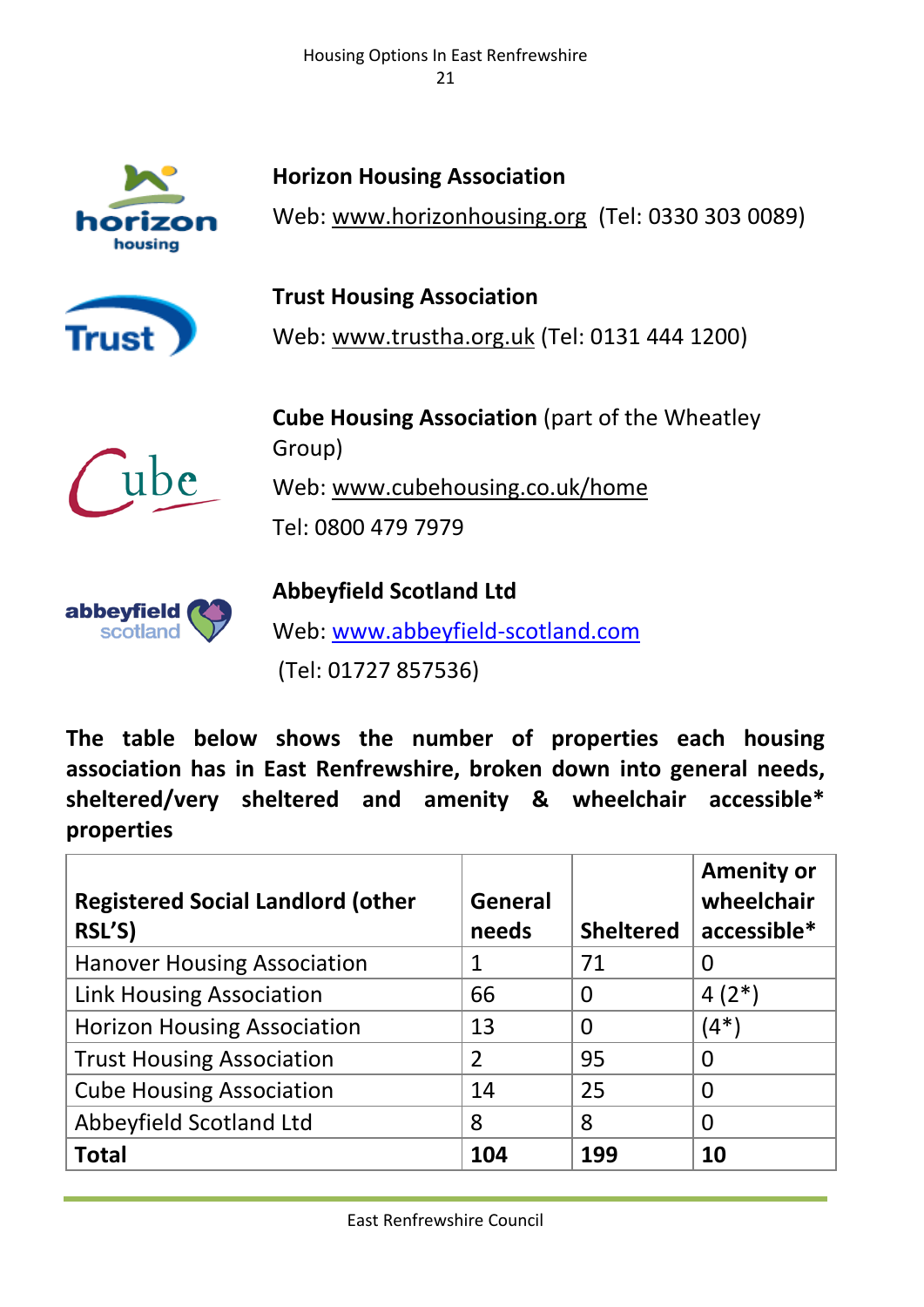## **11. Moving home if you're already a Council or Housing Association tenant in East Renfrewshire**

#### **Apply for a transfer inside East Renfrewshire**

- If you are already a council or a housing association tenant in East Renfrewshire you may apply for a transfer to another home in the area with the same or a different landlord.
- You will need to complete and submit a housing application form. Further details can be obtained from your landlord.
- **East Renfrewshire Council Allocations Team (0141 577 3001)**
- **Arklet Housing Association (0141 620 1890)**
- **Barrhead Housing Association (0141 881 0638)**

**Contact details for other housing associations are as listed on page 21**

#### **Apply for a Mutual Exchange**

• If you want to swap homes with another council or housing association tenant in East Renfrewshire, or anywhere in the country, you should contact your landlord to discuss this. Both tenants must have permission from their landlord before actually swapping homes. You may also wish to consider the **Homeswapper** scheme (details on page 24).

East Renfrewshire Council has also established a **Mutual Exchange Register**. If you are interested in a mutual exchange, please contact our Allocations staff on 0141 577 3001 and request a **mutual exchange report**. The report will identify any other housing applicants who have requested a mutual exchange and who are a potential match for you in terms of house size, property type and area. You may then contact the applicant(s) to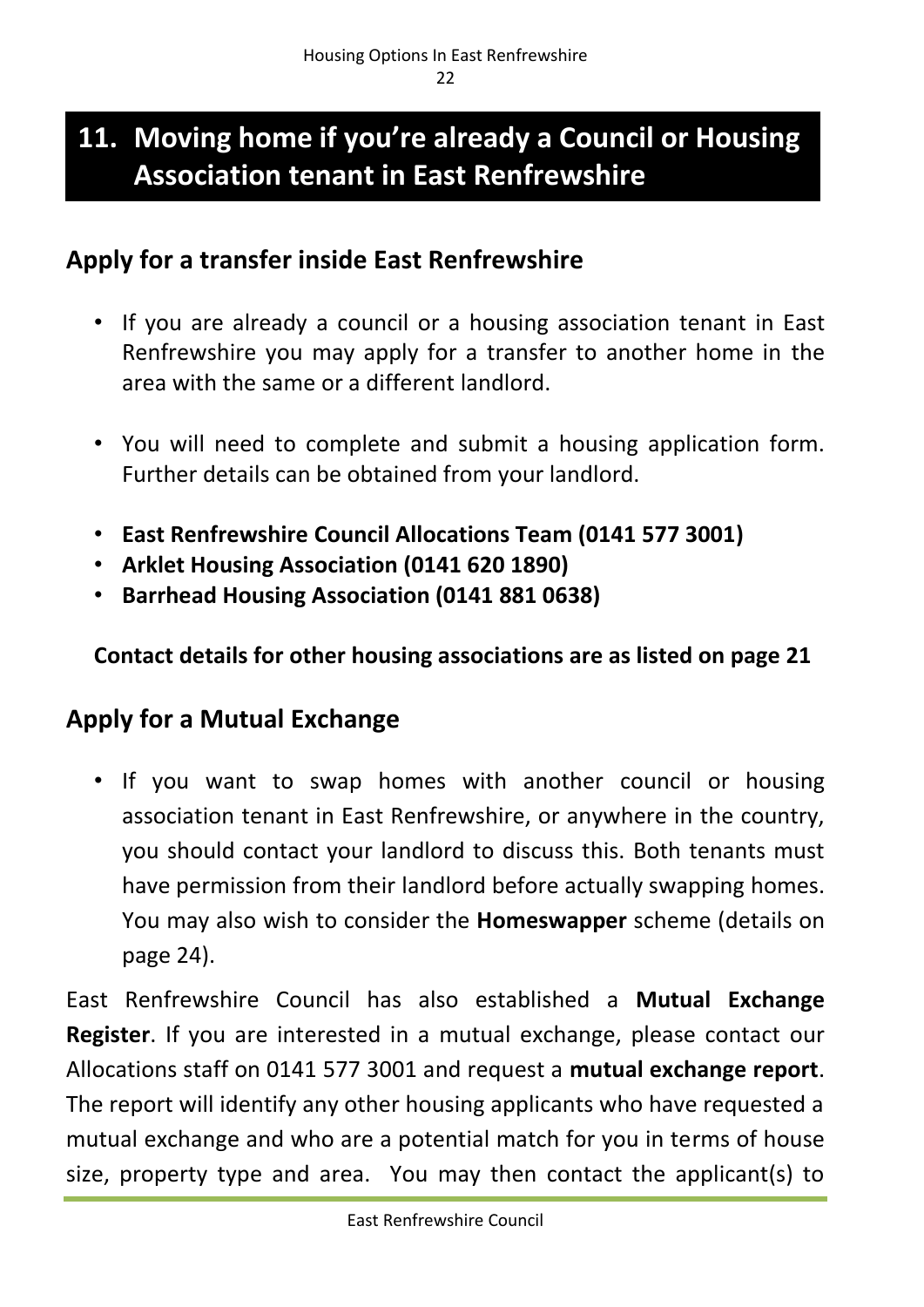discuss a potential mutual exchange. **If you both agree and wish to proceed, both of you must then complete a mutual exchange application form.** Please note that if you proceed with any mutual exchange that you accept the property in its present condition and the Council will only carry out safe, wind and watertight repairs for the first year of your tenancy.

## **12. Moving to a smaller (easier to manage) home**

- If you own your home, you may be able to sell and buy a smaller one that is easier to manage, or a cheaper one that you can more easily afford. You may find that house prices are lower in some parts of the district or in other parts of the country.
- Council and housing association tenants who no longer need such a big home can apply to transfer to a smaller property which may be easier to afford and manage. Priority for a transfer is given to tenants who want to move to smaller homes as this frees up homes for new families, and other incentives may be available. **To be eligible for a transfer you must complete an application for housing with your landlord.**

## **13. Applying for sheltered housing if you are over 60**

If you are aged 60 or over, you may wish to consider applying for **sheltered housing.** Sheltered housing is a group of homes, specifically designed and built for older people who are able to live an independent life, but who would benefit from additional security and support. An advantage of living in a sheltered housing scheme is that your neighbours will be people of a similar age.

**East Renfrewshire Council owns and operates 8 sheltered complexes within the area, details of each are as follows:-**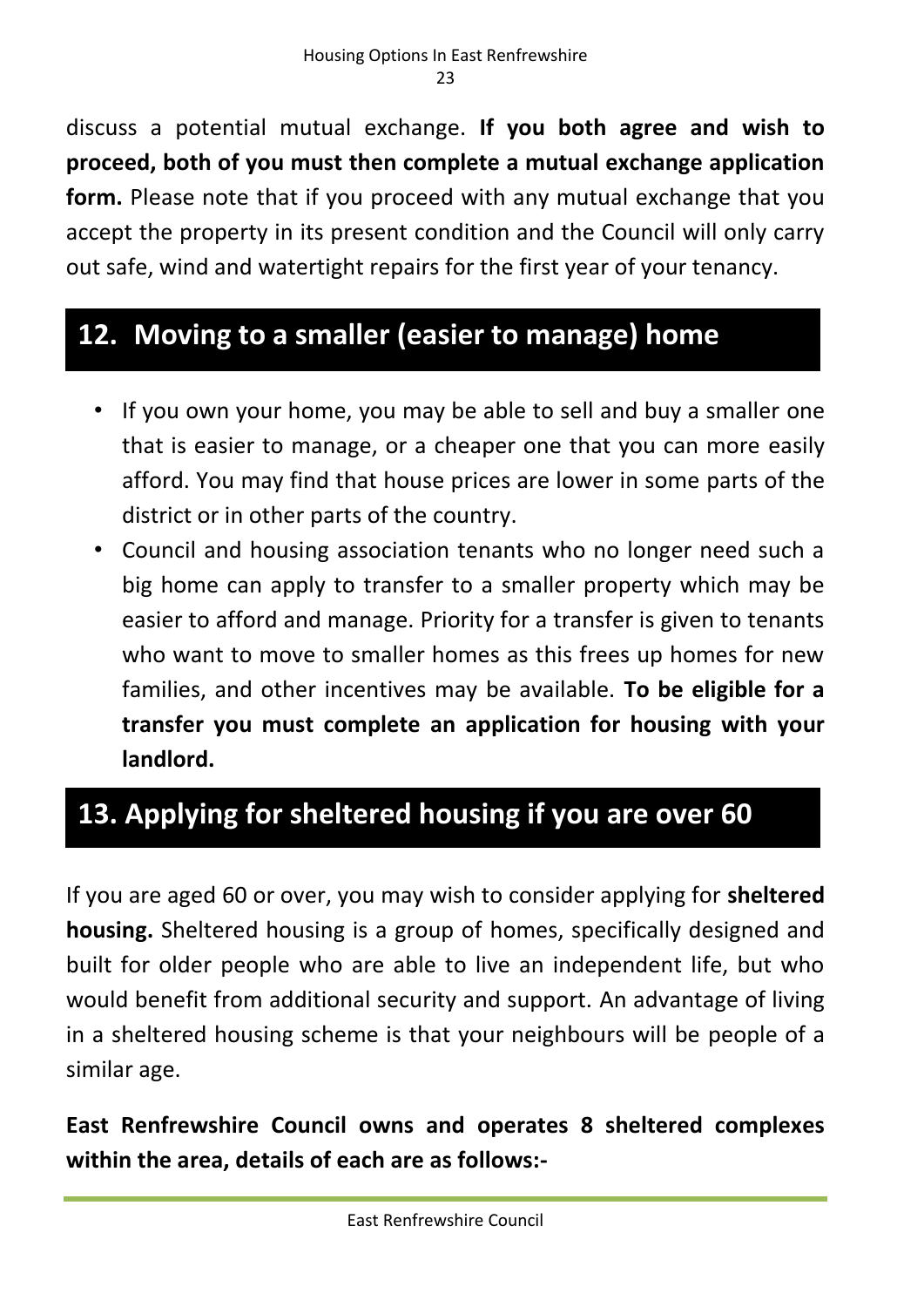- **Bellfield Court** Sheltered Complex, Barrhead G78 1RX
- **Fordyce Court** Sheltered Complex, Newton Mearns G77 6TW
- **Graham Street** Sheltered Complex, Barrhead G78 1EU
- **Hawthorn Court** Sheltered Complex, Hawthorn Road Busby G76 8EL
- **Kirk Glebe** Sheltered Complex, Neilston G78 3SA
- **Linn Park Court** Sheltered Complex, Netherlee G44 3PL
- **Montgomerie Court** Sheltered Complex, Eaglesham G76 0AY
- **Waterford Road** Sheltered Complex, Giffnock G46 7PJ

Each property within our sheltered complexes is fitted with an alarm system that enables residents to contact help in an emergency 24 hours a day. To ensure the safety and well-being of our residents, the warden will also make daily contact with residents (when the warden is on duty).

**If you are interested in council owned sheltered housing in East Renfrewshire, we can arrange a visit for you to have a look at what it's like. Contact our Housing Management Officer on 0141 577 3001 to arrange a visit.** 

There is also a wide variety of sheltered housing owned by housing associations across the District. Details of sheltered housing owned by Arklet Housing Association and Barrhead Housing Association are shown below.

**Arklet Housing Association** has 24 sheltered properties at Walton Court, Giffnock G46 7NE and 28 very sheltered properties at Barrland Court, Giffnock G46 7QD. Details of the properties are given below, while contact details for Arklet Housing Association are given on page 19 of this booklet.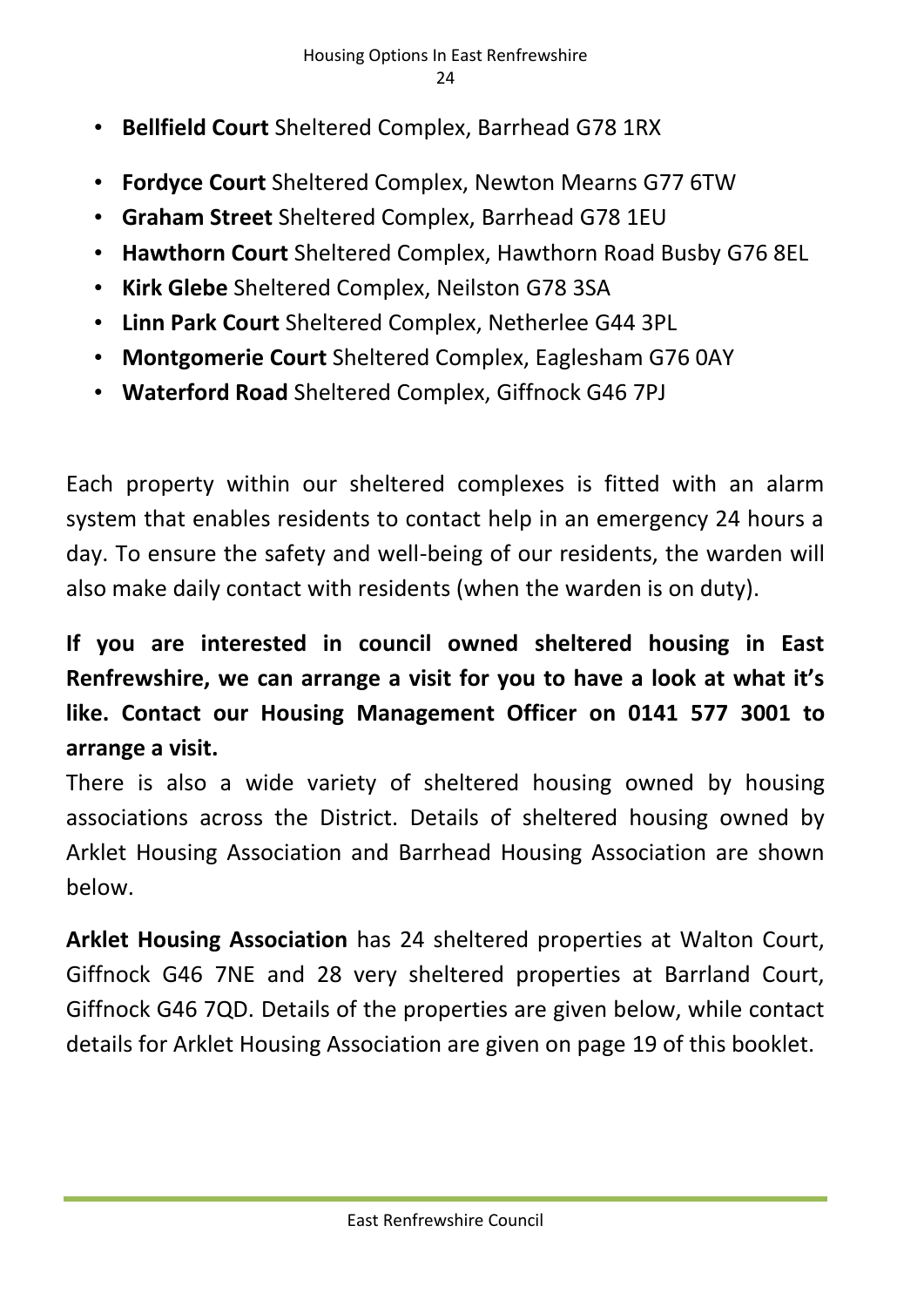**Barrhead Housing Association** has a complex of 28 sheltered properties at Main Street, Barrhead.

Details of sheltered properties owned by other housing associations can be obtained directly from the housing associations listed previously.

**If you are aged 60 or over and you wish to be considered for sheltered housing you must complete a housing application form. You can download an application form from each of the ERHR partners, or request a form using the contact details shown on pages 20 and 21.**

## **14. Moving to another part of the country**

- If you are flexible about where you live, you will find housing demand, prices and rents are lower in many other parts the country. If you choose a low demand area you may be offered a tenancy more quickly and the rent may be cheaper than in East Renfrewshire.
- Some councils and housing associations have homes available now to anyone who contacts them. You need to contact the relevant council or housing association to find out what is available – they often advertise properties on their website. To proceed, you will need to complete a waiting list application for the council or housing association which covers the area where you would like to move.
- Private rents and house prices can also be cheaper in other areas. In parts of neighbouring areas such as Glasgow and Paisley, you can buy a substantial house for the price of a one-bedroom flat in parts of East Renfrewshire.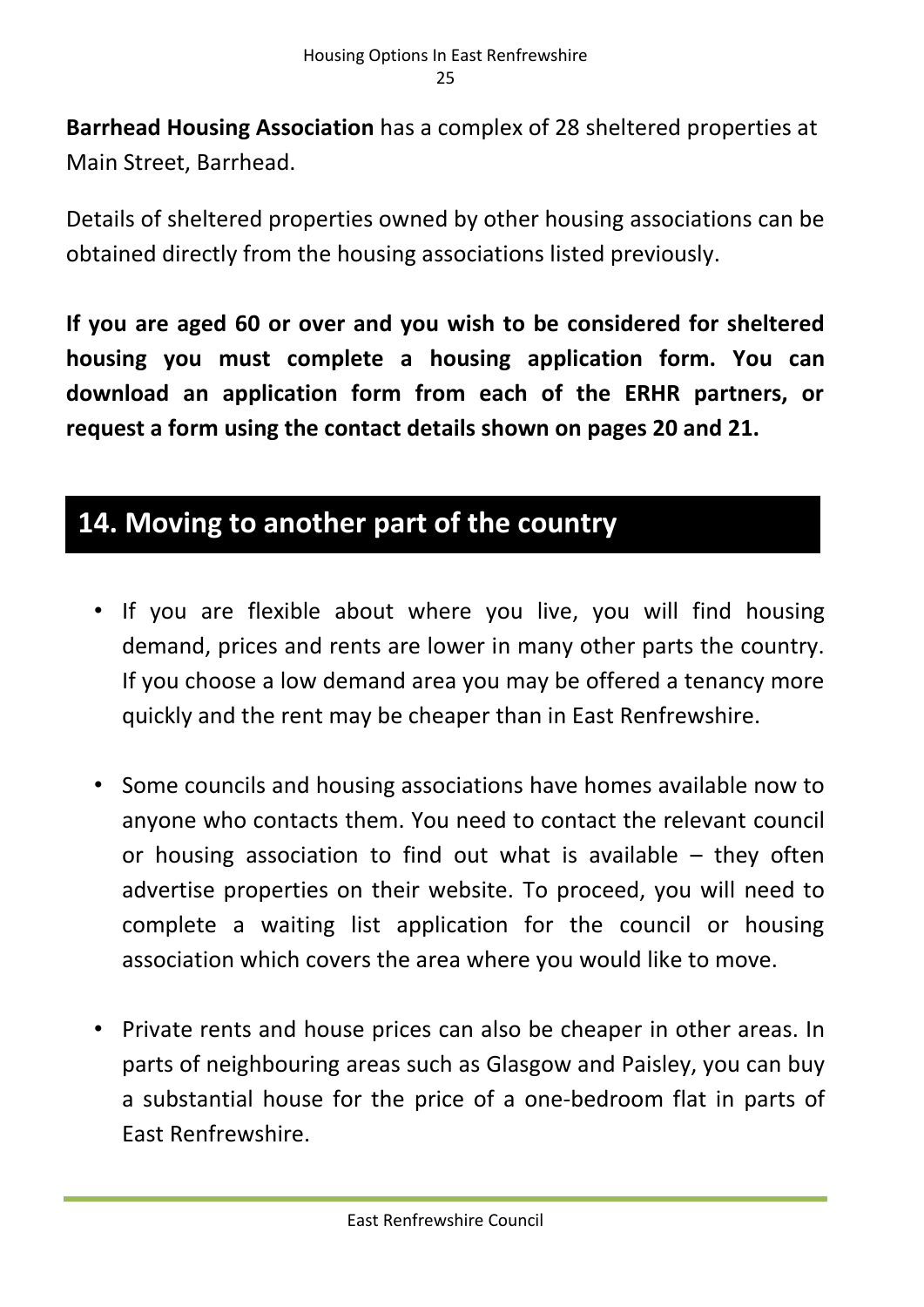#### Housing Options In East Renfrewshire 26



#### **Homeswapper**

The **Homeswapper** scheme is for tenants of socially rented accommodation who want a house swap, flat swap or to exchange their council house. This is also called mutual exchange. In order to be considered for a swap, you must live in a council house or housing association property. Homeswapper is a privately owned company which works with many local authorities and housing associations.

#### **What do I need to get an exchange through Homeswapper?**

In order to apply for an exchange through Homeswapper, you need to make sure that you and the person who you wish to swap with rent your home from the council or from a housing association and have a Scottish secure tenancy. You both need permission from your landlord, and you must both live in permanent, self-contained accommodation such as a flat or a house.

**Before doing anything, you should contact your landlord and make sure you will be given permission to swap your home. If you do not, you may be liable to be evicted if you try to swap homes without permission.**

- To pursue a move through Homeswapper, you will need to register online. You will need to pay a small fee to register with Homeswapper.
- When you have registered, you can put details of your home on the website, including photographs, and look at details of other homes.

#### **You can find out more at: [www.homeswapper.co.uk](http://www.homeswapper.co.uk/)**

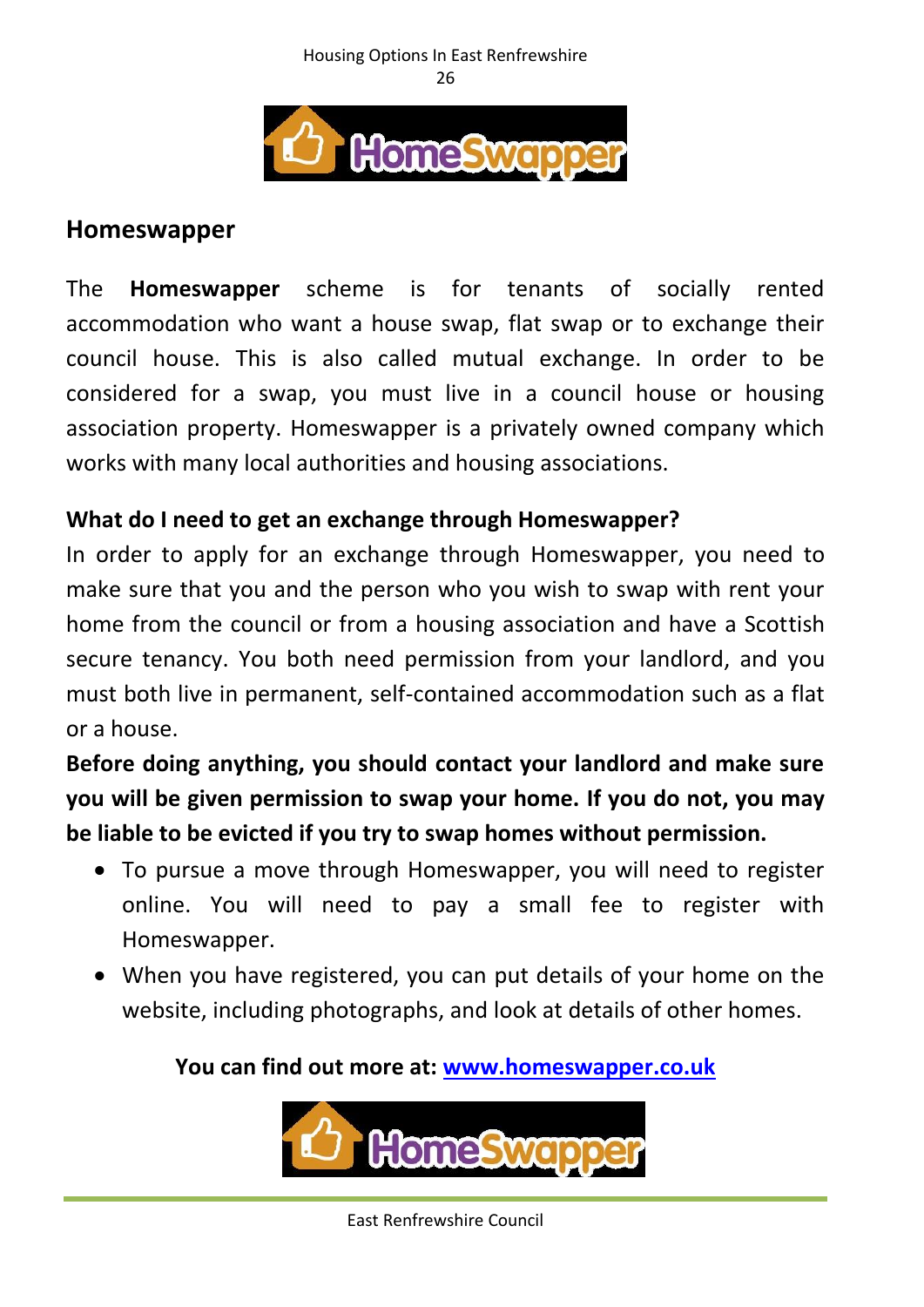## **15. Homelessness**

We understand that there are many reasons why you may find yourself homeless or threatened with homelessness, and that this is often difficult and sometimes traumatic. Our staff will go through your situation with you in detail, and will offer you sympathetic and effective advice and assistance tailored to your own circumstances. Our aim is to prevent homelessness wherever possible, as well as to meet our duties towards homeless people. We will:

- Provide you with advice on a range of housing options
- Provide you with information and advice on all aspects of homelessness
- Where possible, try to prevent your homelessness
- Offer advice regarding benefits to maximise your income
- Where appropriate, arrange referrals to support agencies and other housing providers
- Provide you with temporary accommodation if you have nowhere to stay
- Offer you support, both in temporary accommodation and for a period after you are permanently housed

Our **Housing Advice & Homelessness Service** is based in the council's offices at 211 Main Street, Barrhead. We offer a one-stop shop for information, advice and accommodation. **We will interview you within three working days, or if you have nowhere at all to stay, we will interview you that day.**

If you become homeless outwith office hours, our emergency service can arrange temporary accommodation for you. We will try to arrange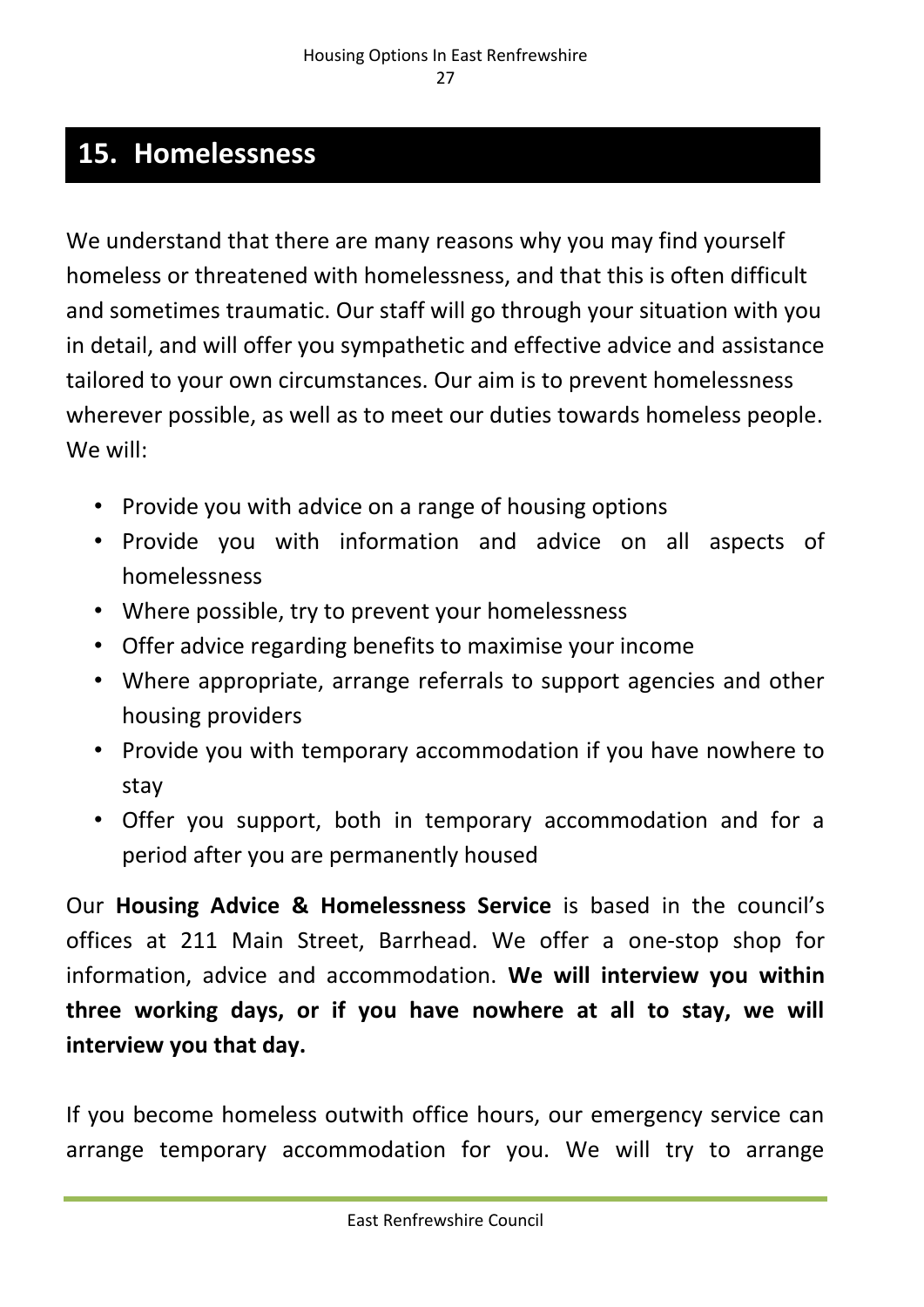accommodation suitable to your specific circumstances, although outwith office hours, our options may be limited. If we provide you with bed and breakfast accommodation, we try to move you to something more suitable as soon as possible. **We prioritise families with children**.

## **Are you Homeless or threatened with homelessness?**

If you are homeless or you believe that you may become homeless in the next 2 months, you should approach the council's housing office in either Barrhead or Eastwood or phone the housing advice service direct, during office hours, on the number given below.

It is very important that you **contact us straight away** as we may be able to:

- prevent you from losing your home;
- help you find other accommodation;
- contact other services whom may be able to help you;
- offer you somewhere to stay.

**If you need emergency accommodation when our offices are open, contact the Housing Advice Team on 0141 577 3001 (during office hours)**

**What to do if you need emergency accommodation** If you require emergency accommodation when our offices are closed, you can contact our

## **Out of Hours service on 0800 052 0180**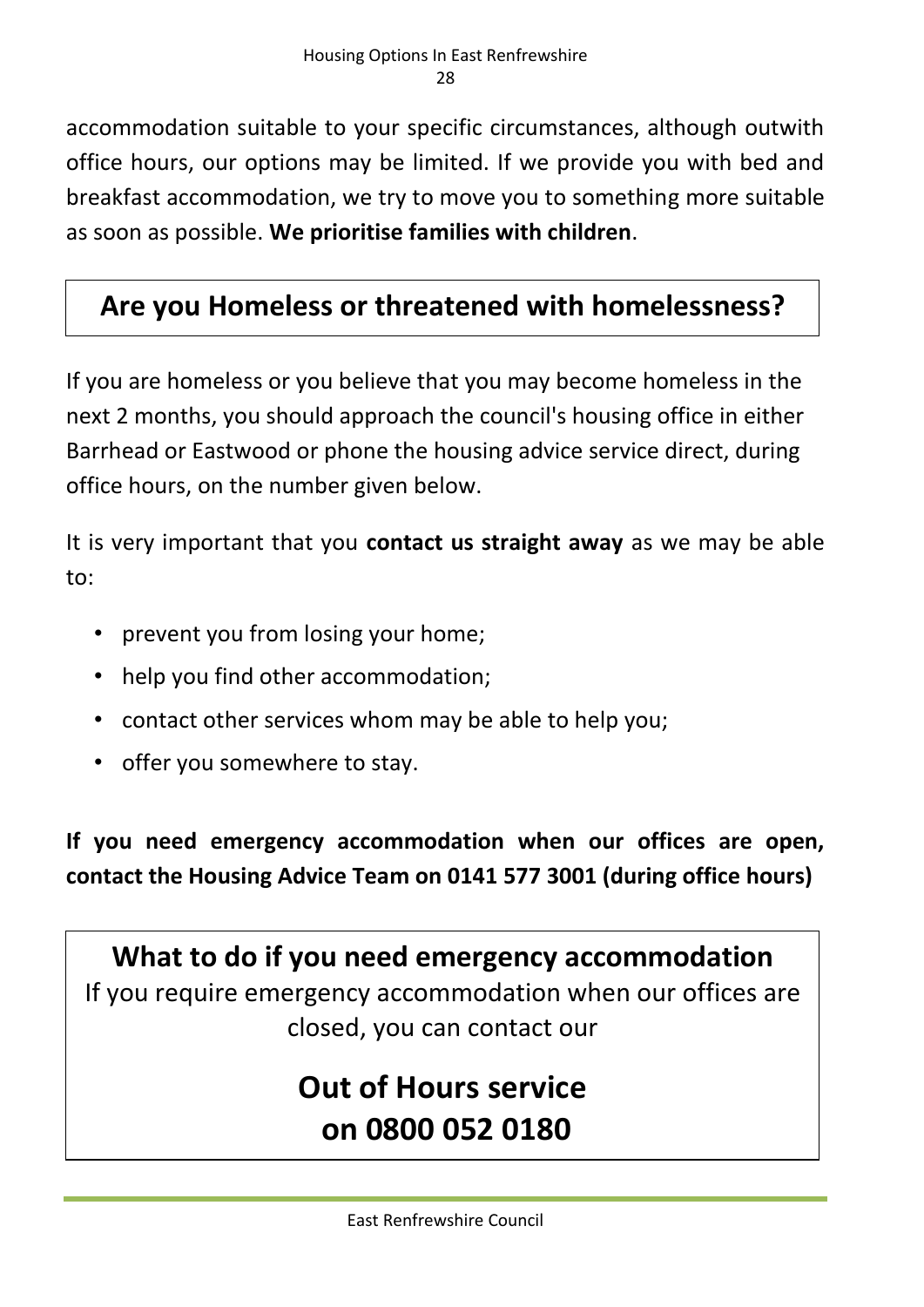## **16. Young Persons Housing Support Service**

In order to address the problems that young people often face in setting up and sustaining a tenancy, East Renfrewshire Council has a designated **Young Persons Housing Support Service.** The Connor Road Housing Support Service offers help and support to all young people aged 16-25 within East Renfrewshire.

There are two types of Young Persons Housing Support Service available, both aimed at the 16-25 age group. They are:

#### **Connor Road - Supported Accommodation**

#### **Outreach Service**

Referrals to the supported accommodation project are usually made by our Housing Advisors following a Housing Options/Homelessness interview. Referrals can also come from other workers from agencies such as other parts of Housing Services, Careers Advisors, Community Health Care Partnership (CHCP) - Health Visitors or Social Workers.

Referrals to the Outreach Service can be made by: Individuals, friends, family members, or other workers who may be working with the client.

To discuss a possible referral to either part of the Young Persons Housing Support Service, staff at Connor Road can be contacted at any time by telephone on **0141 577 4069**.

#### **Connor Road Project - Supported Accommodation**

The Connor Road Project provides safe and secure supported accommodation for vulnerable young people aged 16-25 years in East Renfrewshire. The accommodation consists of 9 one bedroom flats and 2 two bedroom flats, all of which are self-contained. The project is staffed on a 24 hour basis with support staff on a daily rota and a concierge on nightshift.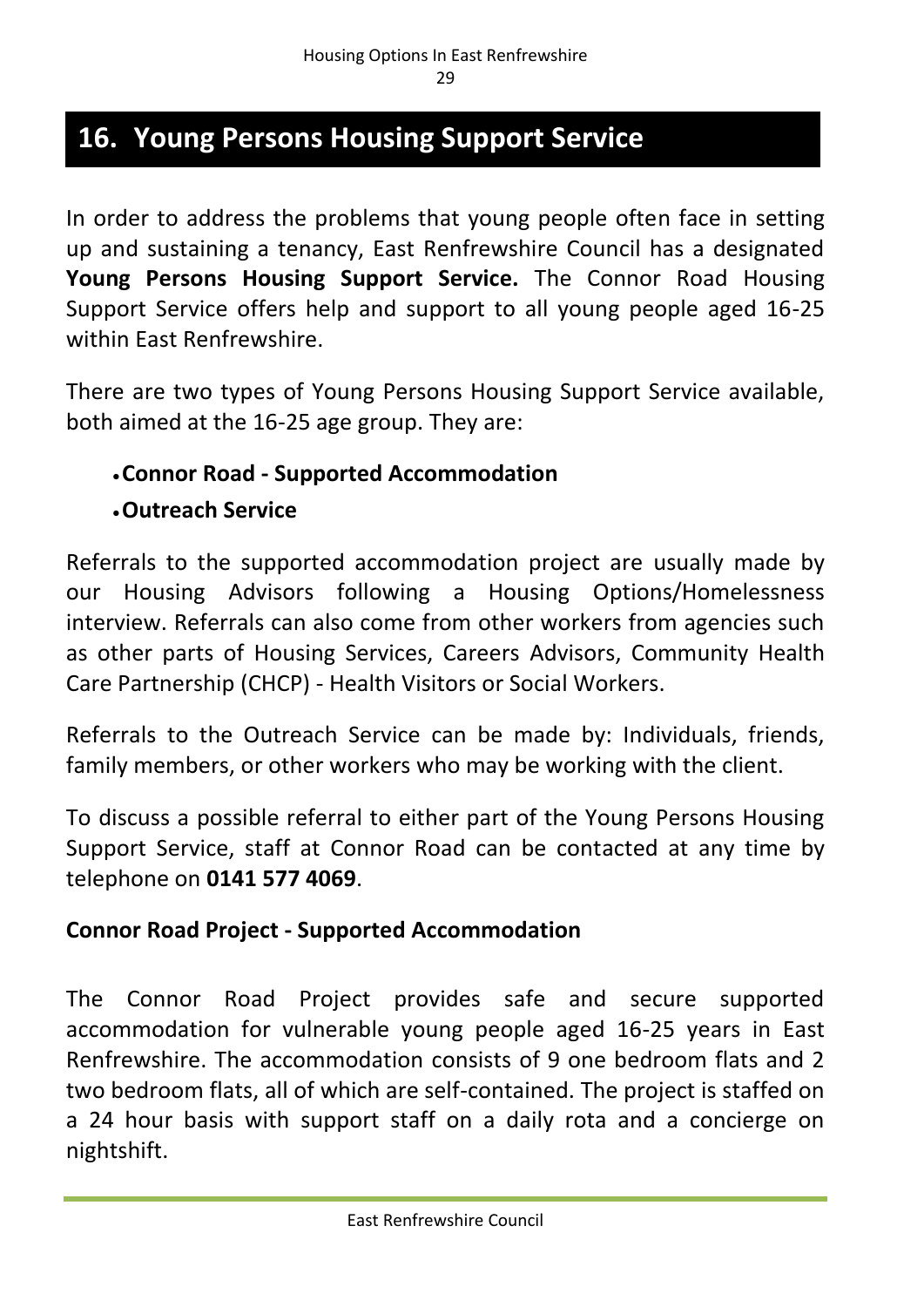A significant aim of the project is to help young adults learn how to manage and effectively sustain a tenancy when they are ready to move on from Connor Road into a tenancy of their own.

Young people are supported in any area where they require help, however, the main areas of support provided include:

- Housing
- Benefits
- Managing a home
- Fitting into a community
- Family/relationships
- Health
- Education, training and employment
- Legal issues

In addition to addressing a young person's housing needs, some young people receiving support may have experienced previous difficulties such as substance misuse, health problems or legal issues. Where appropriate, project staff will link closely with appropriate statutory agencies for referral and assessment.

The service has been designed with the intentions of providing an individualised package of support based on the young person's needs. Support Packages and Risk Assessments are reviewed regularly together with the young person and any other agency involved in their support package.

**Support continues to be offered on an outreach basis when the young person moves on to their own tenancy in the community.**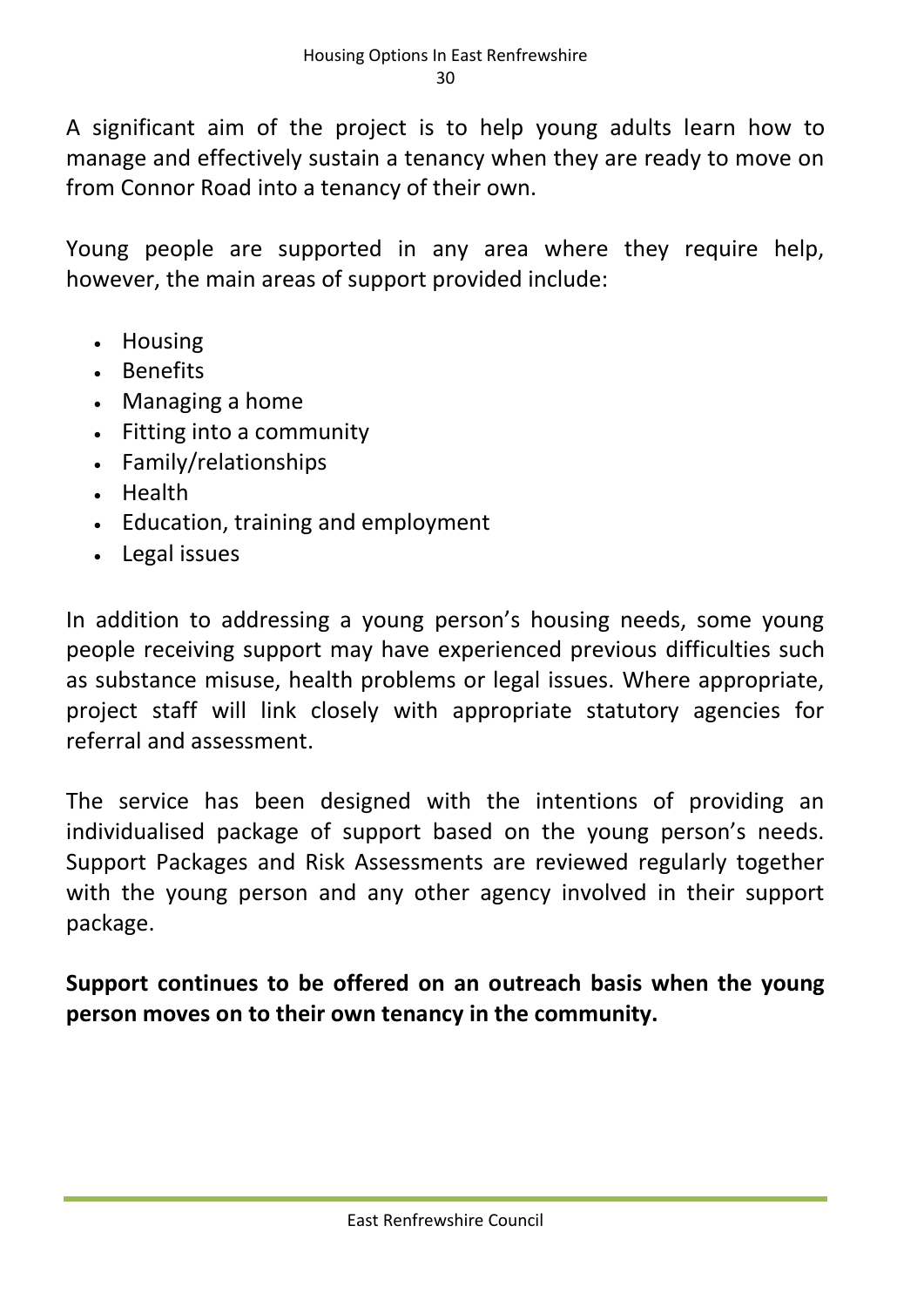#### **Young Persons Outreach Support service**

The Outreach Support Service provides housing information, support and advice to young adults aged between 16 and 25 years within East Renfrewshire who are:

- Staying In their own homes (rented or bought)
- Staying In temporary accommodation
- Currently homeless
- Threatened with homelessness
- Wanting to apply for their own tenancy

The Service also helps young adults to:

- Apply for a council home
- Explore other housing options available
- Secure privately rented accommodation
- Manage money
- Apply for benefits
- Apply for grants to help furnish their flats
- Pay bills
- Deal with debts
- Deal with rent/council tax arrears
- Support to avoid eviction
- Sign post to other services *i.e.* counselling services

#### **School visits**

Members of staff at the Connor Road Project regularly visit schools within East Renfrewshire to speak to 4th year pupils. The aim of these school visits is speak to every young person in order to give them information about housing and homelessness. These discussions include items such as homeless prevention, awareness of the support service and realistic facts about managing a home and the associated challenges for a young person.